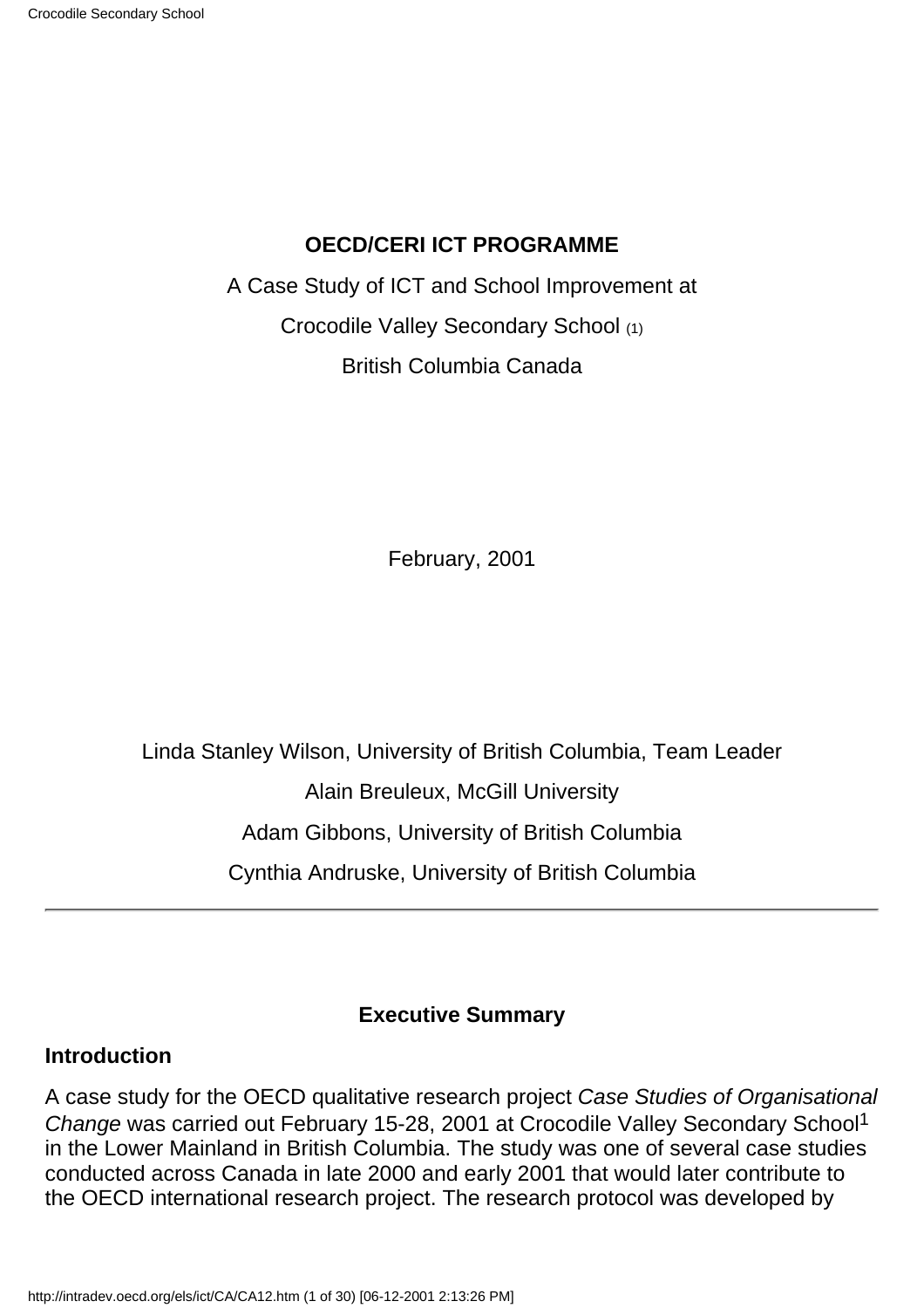OECD and was standardized across research sites.

The data collection was carried out by means of:

- interviews with key personnel (students, parents, teachers, administrators)
- observations of lessons
- analysis of school documents, including student work samples
- survey of teacher ICT practices
- search for related news articles and journal articles

The research focused on a major reform in the school and the part that ICT has played in that reform. In the case of this school, initially the major reform identified (by district administrators) was for the school to draw in increased numbers of students in the attendance area by placing a new emphasis on ICT and was initiated in the mid-1980s. At the time of the reform, students could choose to enroll in a secondary school in their attendance area or in neighbouring communities; enrollment was declining and several secondary schools in the district had closed prior to the reform. Two catalysts to the reform were the availability of new money within the province specifically for enhancing technology use in schools, and an interest by the staff to use new technology tools for instruction. In effect, the availability of new money coupled with the district and school administration's support of ICT use in the school brought about substantial changes in how teachers worked together and planned for instruction.

The innovative use of ICT in the school ebbed and flowed through the mid-1980s to the present. This report provides a unique glimpse at how various factors within the school and throughout the district at times contributed to new uses of ICT and at other times detracted from innovative practices at Crocodile. Further, with the success of ICT at Crocodile, the district administration embarked on a plan to introduce ICT across all secondary schools in the district with Crocodile serving as the model of the best practices.

## **Overview**

The first thing one notices upon approaching Crocodile Valley Secondary School are three large satellite dishes on top of the school roofs. No longer in use, the satellite dishes serve as a reminder to longtime faculty that their school once held the position of leader of technology in the district. Now, like the plaques adorning the walls celebrating past technology achievements, the emphasis on technology in the school is a distant, if not forgotten memory. But Crocodile, with a relatively long history of over 15 years of technology integration, provides a unique view of how various influences such as teacher interest and initiative, access to district and provincial resources, and district mandates mediate ICT use.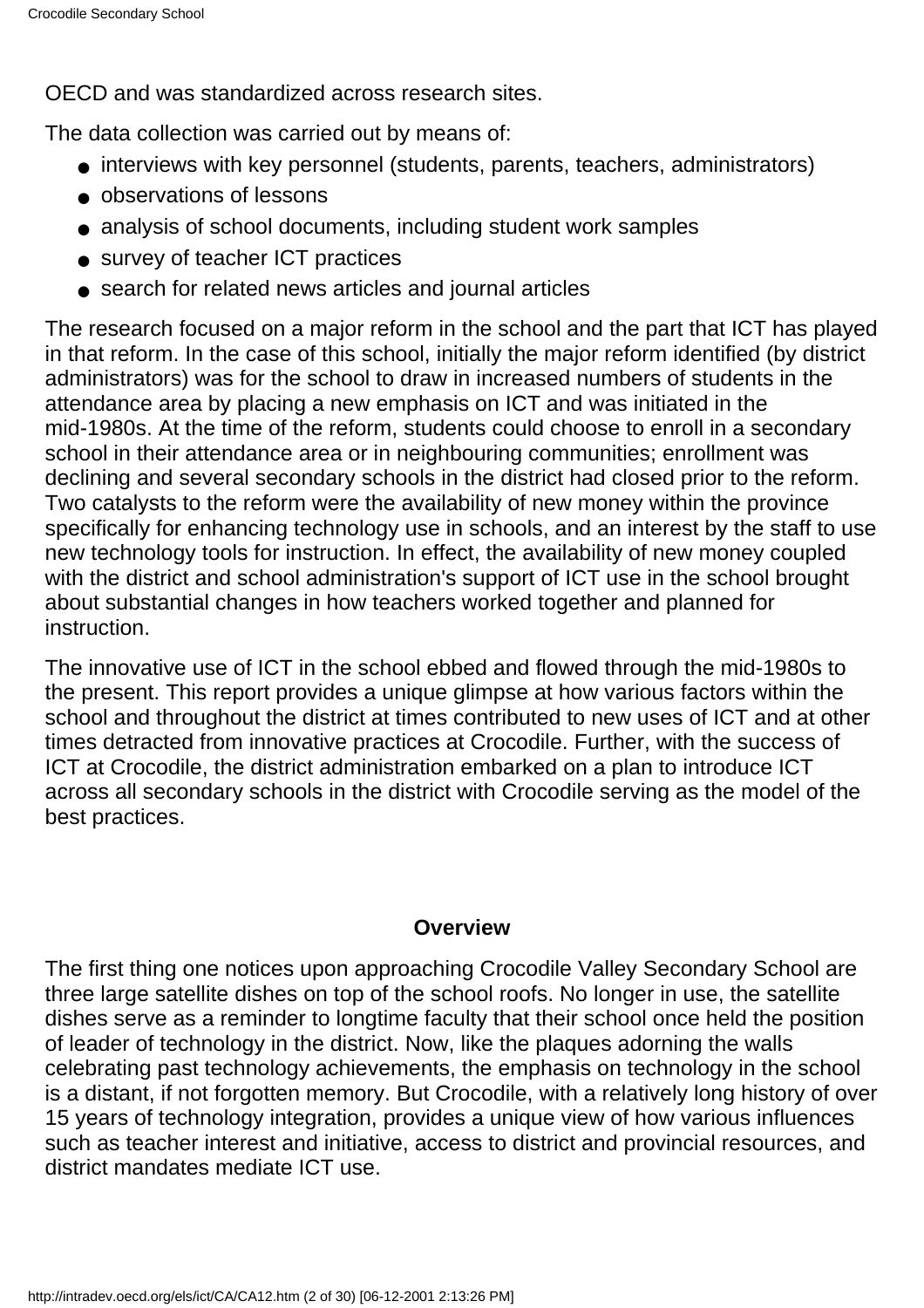

**Figure 1. One of three satellite dishes still visible at Crocodile**

Many of what were considered innovative practices in the 80s and 90s have become common practices in the school and have also strongly influenced ICT implementation throughout the district. There is a taken-for-granted nature about technology use at Crocodile now and the current principal struggles with how to initiate a resurgence of interest in teacher collaboration and learning using technology resources.

# **School and District Background**

Crocodile Valley Secondary School is located in the Lower Mainland in British Columbia in a large urban area. In the late-1980s, Crocodile began developing a reputation as a school leading the way in technology. It was the first school in Canada to have a satellite receiving system and one of the first to offer students the capacity to communicate with students in other countries via computer. Providing a bit of historical perspective, the then principal described Crocodile as

*One of six secondary schools in the district . . . situated in a residential area adjacent to two neighboring school districts and serves a diverse population, in terms of need, ability, and multi-ethnicity of 1200 students in grades 8 through 12. . . when the technology program was being planned for implementation at Crocodile Valley, the total enrolment was approximately 700 students. There was no technology at the school nor were there any "technocrats" on staff.*

Today, there are about 1050 students at Crocodile. The most recent district survey (1998) reports that 70 languages other than English are spoken in the home and that for 33.8% of students, English is their second language. In the mid-1980s, Crocodile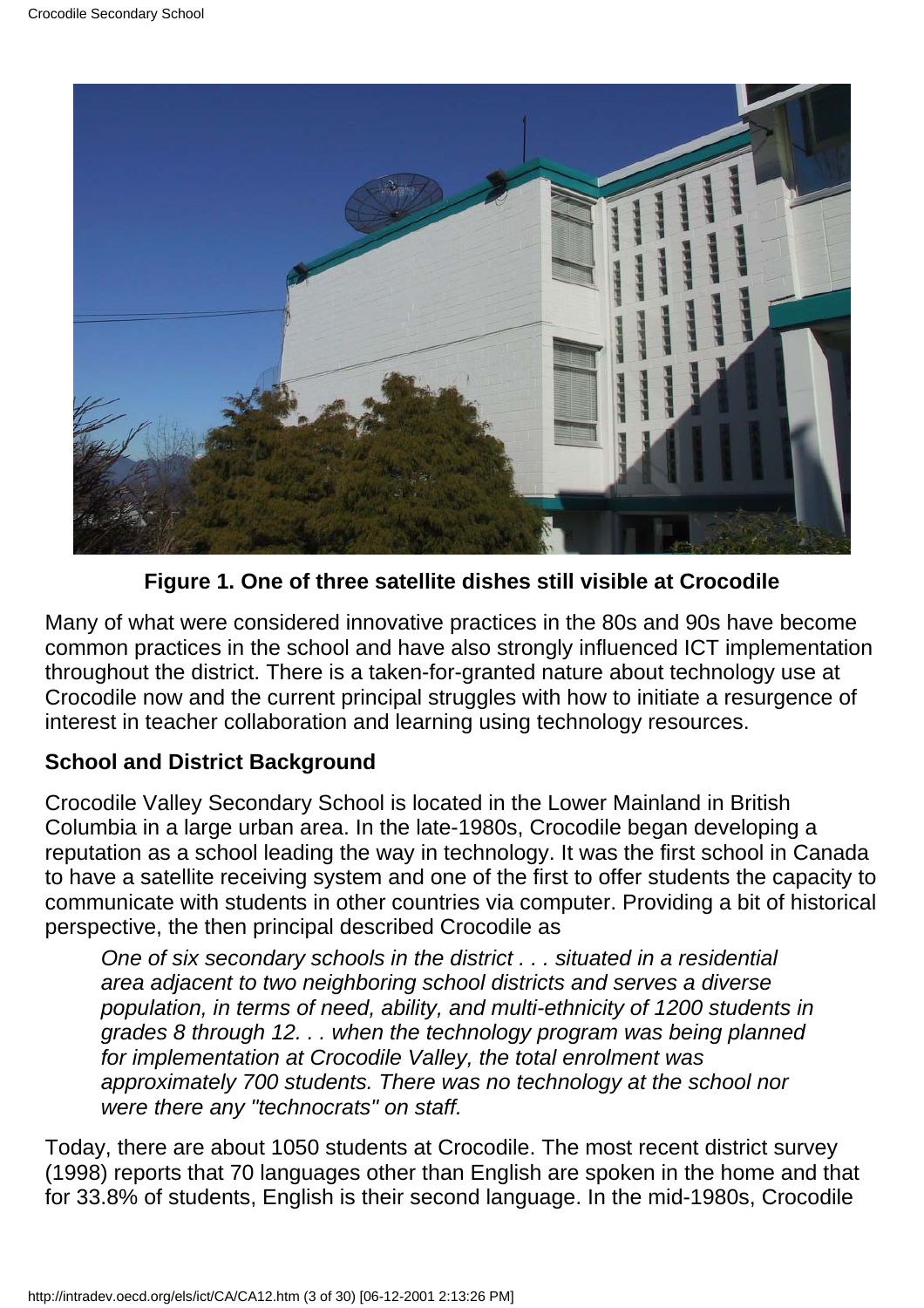was the only school receiving significant resource monies for technology from the district and province; this was supplemented by curricular awards and grants secured by faculty teams. Today, the resources are spread equitably across district schools and parents play an important role in computer acquisition.

## **The Past**

# **Setting the Stage**

In the 1970s and early 80s, a handful of teachers in the Lower Mainland began investigating new technologies for teaching. The teachers interviewed at Crocodile consistently expressed that they were interested in trying new teaching methods to enhance instruction, and as technologies became available, some teachers naturally experimented with technology tools as they would any new method or idea. They emphasized the use of technology as a new means to an end. As an English teacher explained, technology is

● Only a conduit through which my own creativity, my teaching, my students pass *on their way to knowledge, but they [technologies] are not the end result*. The point was echoed by a colleague, *technology is only one of the tools I use. It's an exciting tool, but it's not the only tool.*

One former teacher recalled this example:

● I have done a lot of work since the early 80s with my kids . . . . street kids, either *on their way to jail or just out. We did things with bitnet and things like that before the Internet. I had kids linked up with Israel and Japan and all sorts of places . . . . I started seeing the potential of these kids that were really turned off, and I found that I could really motivate them and get them to do things like writing properly.*

The early interest in technology by these teachers set the stage for how quickly technology would be accepted and implemented by other teachers at Crocodile in the years to follow. In fact, teacher interest, administrator support, and new monies for technology all served to change how teachers worked together and planned for instruction. The impetus for this change came from the district's concern about decreasing enrollment and its subsequent naming of Crocodile Valley as a new center for technology in the district.

# **Declining Enrollment: A District Concern That Leads to Reform**

In the mid-1980s, district administrators were becoming concerned about declining enrollment. At one point, the district had 13 secondary schools but by the early 1980s, seven had closed due to lack of enrollment. As new communities developed and new schools were built, families began to move out to the suburbs. Additionally, many students who had remained in the district elected in increasing numbers to attend schools outside of their home district. To address the problem of declining enrollment, district administrators decided to develop a theme for each remaining secondary school in order to keep students and attract others from nearby communities. One district administrator remembers that.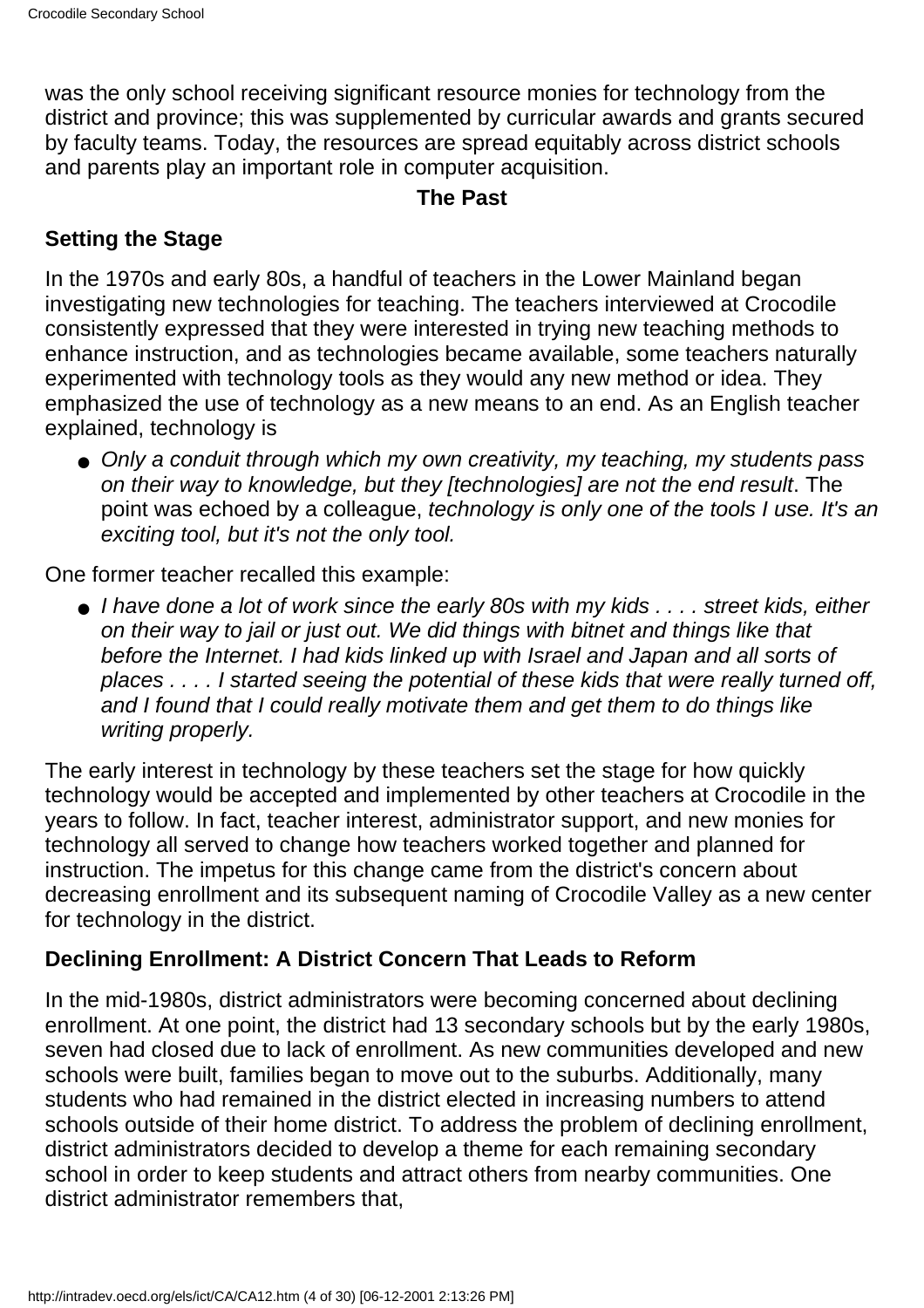● We were losing students . . . . So there was a deliberate effort at that time to try *to create an identity around each of the different schools. Crocodile became the technology school . . . . We actually moved Jackie [who became the technology coordinator] to Crocodile because in those days he was one of the few people . . . that really had passions about technology.*

The district also hired a new principal Jean-Louis Bournot for Crocodile, who was not an expert in technology, but was very interested in promoting the use of technology and encouraging of faculty who were also interested. Many faculty credit Bournot's support as the key to why they were able to so easily begin to use technology in their classroom. Bournot gave teachers the "go ahead" to try out their ideas. A case study conducted on Crocodile in 1990 also credited Bournot's leadership,

● It is evident that the specific selection of the school's principal and technology *coordinator to launch the effort has been a critical element in the successes that have been achieved. [They] are credited with being "problem solvers" who work very effectively as a team in supporting teachers in need of assistance. Their style has been to encourage the voluntary participation of their colleagues by example, rather than to press for involvement, with its higher risk of rejection*.

## **Catalyst I: Funds for Technology**

Just before Bournot's arrival, several teachers had already put forth a successful grant for new computer equipment. Bournot immediately encouraged these teachers to develop additional grants and to connect with other teachers in the school in collaborative projects centered on technology. An example of this was participation by several teachers in the Writers in Electronic Residence program in Toronto. Then in 1987, the school applied for money from the *Funds For Excellence*, a new Ministry program with funds specifically earmarked for technology. Each Subject Area Head presented consensus plans for how ICT could be incorporated in their subject areas or across subject areas. Working across subject areas was referred to by Bournot as the Broad Implementation Model. A review of early technology efforts at Crocodile reported that,

● The decision was taken to apply a variety of information technologies on a broad *basis, rather than to focus on one or two specific applications [or subject areas]. This appears to have provided a framework for participation by many teachers who had previously been neutral, if not negative, toward the intrusion of technology into their professional lives.*

The *Funds For Excellence* brought an infusion of funds to Crocodile, which resulted in the development of two computer labs. To save money, the principal, technology coordinator and a custodian then came in at nights and evenings to wire every classroom with cables and television monitors. Further money saving efforts included numerous collaborations with companies such as IBM and AT&T. Early in 1988, Phase II of the Broad Implementation Plan began with the placement of satellite dishes on the roofs of the school&endash;the first school in Canada to have a satellite receiving system.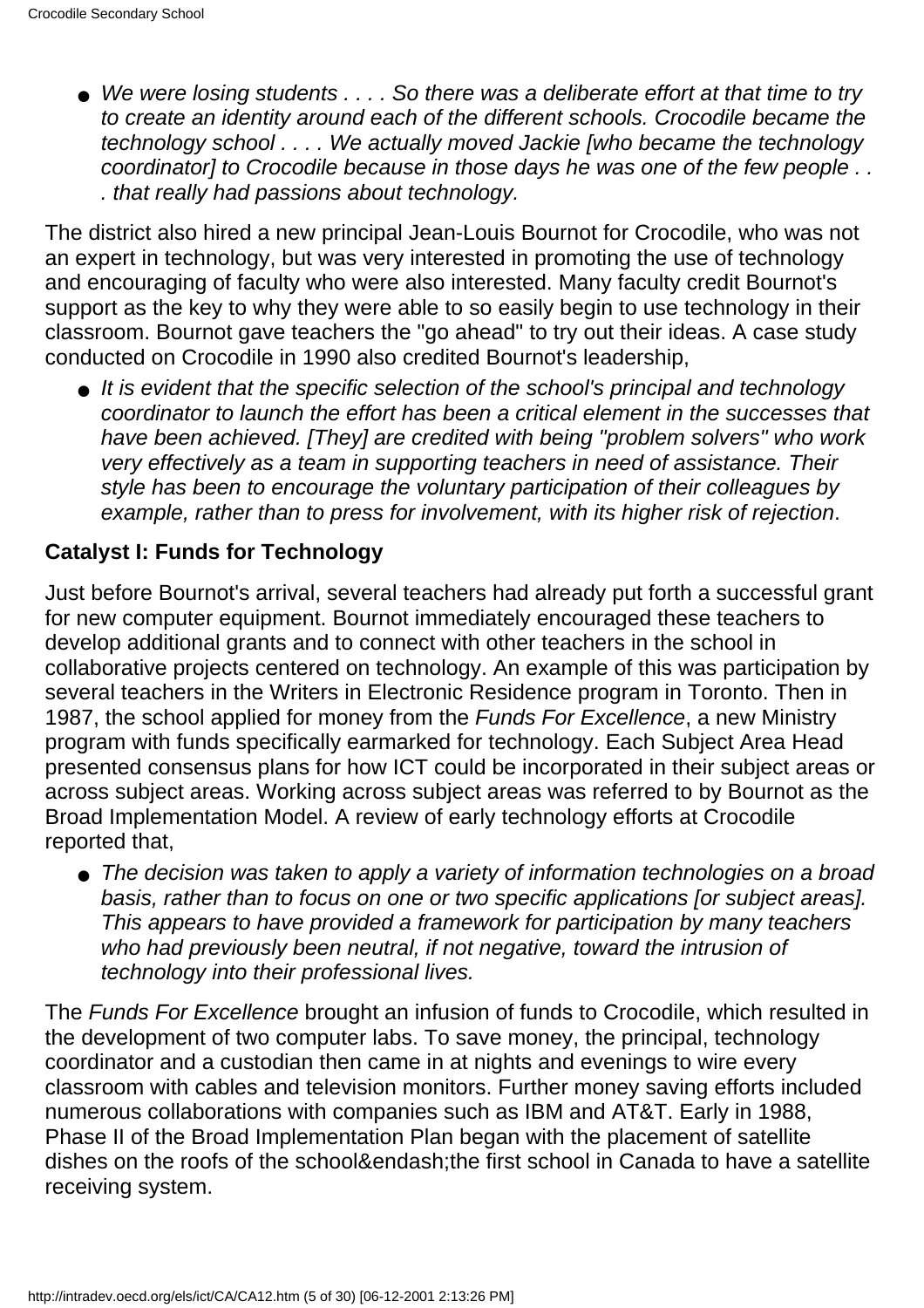# **Catalyst II: Teacher Interest**

The Broad Implementation Plan brought about numerous changes for teachers in the way they viewed the teaching and learning process and their instructional methods. The commitment to technology required significant personal commitment and time. Building on early successes, early adopters began planning projects with other teachers to utilize the new technology resources. Several teachers also applied for more funding and submitted their technology-enhanced curricular projects to competitions, which often also brought more funding for computers and other technology. As one teacher explained, "*the culture of the school very much supported experimenting with new ideas*."

Projects initiated during this time included transmission between the school and NASA. This project enabled students to communicate with astronauts through satellite receivers and two-way audio connections. Worldwide news and educational programming was regularly broadcast into the classroom and there was wide participation in a distance learning and writing project with students in other countries sponsored by AT&T.

A major project initiated in late 1988 by a language arts teacher brought students at Crocodile together with Olympic athletes in Korea. Developed as a writing project entitled *Windows on the World*, students developed and practiced their writing skills by using the Internet to write to the Olympic athletes. They also watched the athletes compete in their Olympic events on the classroom monitors. Recalling the experience, Patricia, the English teacher relates,

● Everyday my students would come and watch the CBC [national news station]. *We couldn't watch them all live . . . so I would tape them and bring them in. Pretty soon the kids were sending messages to the athletes and the athletes were sending messages back. Now that hadn't ever been done before. What was really neat was when the Olympics were over, there was still contact going on between the students and the people they had written to.*

This curricular project was one of several in the school that won national and international recognition during the late 1980s and early 90s. It also spurred the development of collaborative and cross-curricular planning on how to use the new technology resources in the school.

Although language arts classes were heavy users of the various technologies at Crocodile, other curricular areas were not left out. Drama students at Crocodile worked with students in California on play development and analysis using computers to communicate ideas and investigate issues of racism. Home economics students at Crocodile participated in a series of events focussing on gender issues with another school in which students were able to view presentations and participate in discussions with one another via satellite transmissions and speaker telephones. Industrial arts classes were also restructuring both their equipment set-up and instructional planning to take advantage of new technologies&endash;particularly to try to use technologies that students might encounter in industry. A social studies teacher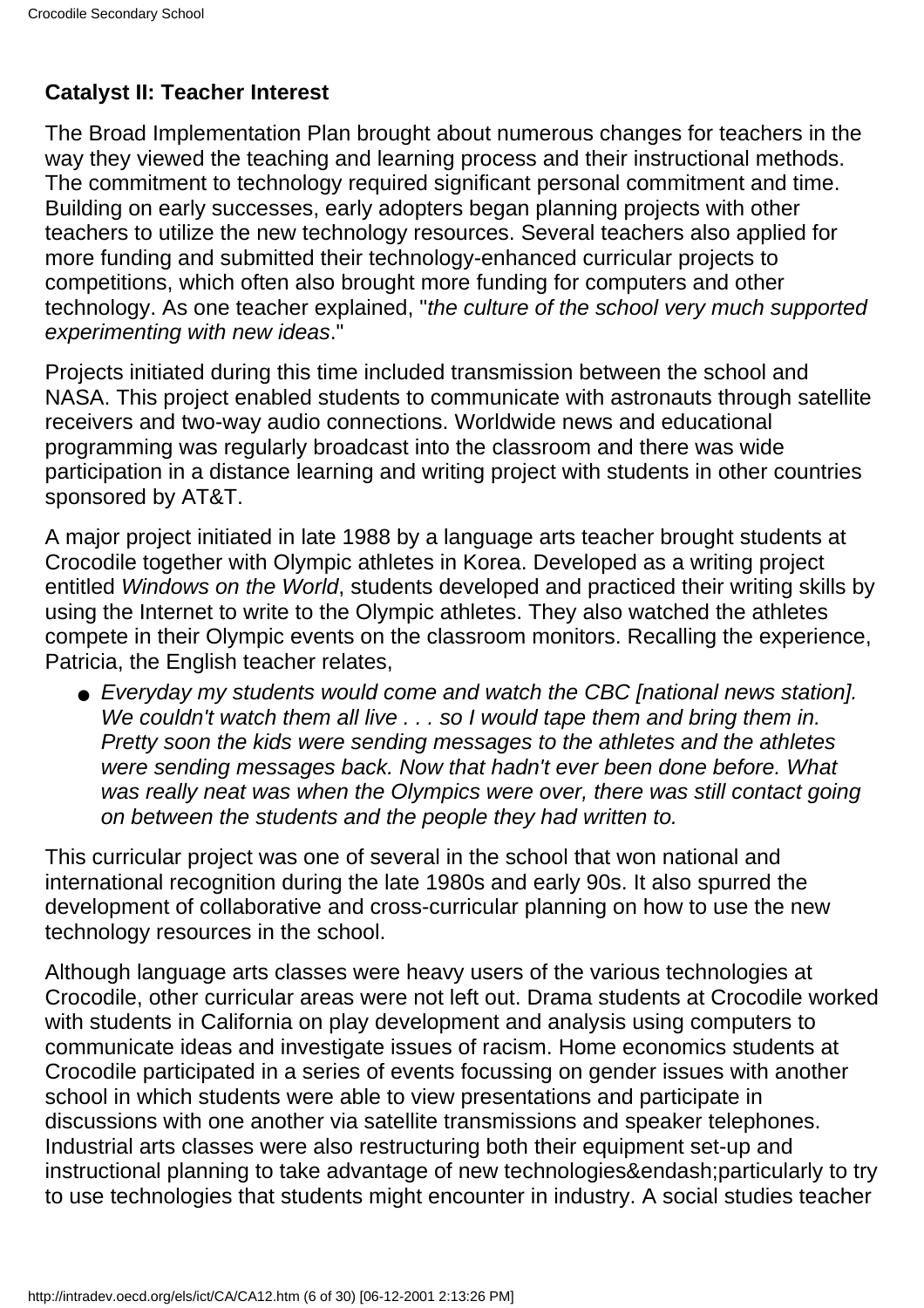who traveled to Namibia sent lessons back via the Internet and used the satellite system to broadcast lessons.



#### **Figure 2. Technology integrated across subject areas and within the classroom setting**

These examples represent how faculty from specific subject areas worked together, often with faculty from other schools, to plan cooperative instructional units. Technology enabled the teachers to work together as well as enabling students to share ideas with other students studying similar topics. The benefit of this was to broaden the perspectives presented to students and to encourage discussion on a wider variety of topics and viewpoints.

Additionally, several classrooms at Crocodile were equipped with cameras for broadcasting to a local university. In this project, teacher education students at the local university were able to watch live secondary classes. These classes were broadcast to the university in teaching methods courses and often included conversations between the university students and the classroom teachers to discuss instructional methods and curricular decisions.

● Each of these projects involved a team of teachers . . . collaboratively designing *curriculum units. As a teacher involved in this project, I found the experience both rewarding and challenging. At times the project was frustrating due to problems with the functioning of the technology equipment, however, this only forced me to examine the teaching strategies involved.*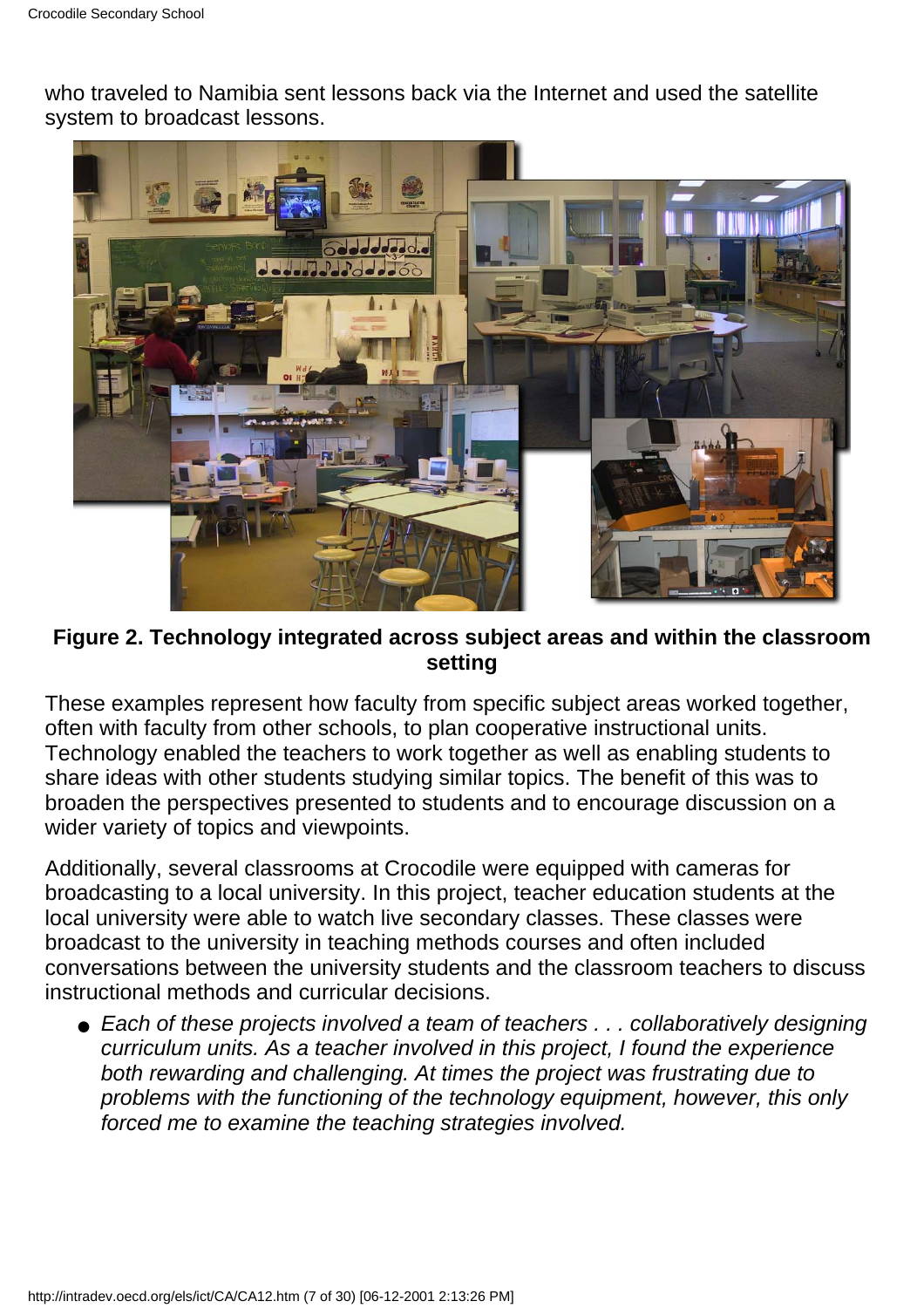

## **Figure 3. One of many awards for technology enhanced curricular projects. On display in the main administrative offices at Crocodile.**

Lynne's paperIn many of the projects described above, teachers reiterated that the importance of achieving specific curricular goals was the first concern&endash;emphasizing again that technology was used as a tool rather than for the novelty of using something new. If the technology didn't help the students learn, it was abandoned in favor of a more successful instructional method. As the vice principal at the time commented,

● Our focus is on using the computer as a tool for learning, rather than teaching *computer science. The focus is also on teaching students that the computer, despite the mystique of complexity, is simply a new tool to make work easier and more efficient. We talked about this in our [teacher planning meeting] . . . and we set a goal that students would come in and look at a computer no differently than they would look at a book or pencil and paper in terms of its usefulness and why it's there.*

Despite the strong focus on using the computers as tools, some teachers also expressed an interest in creating opportunities for students to become knowledgeable about computers. At first, this interest was expressed in the context of learning technology skills within a subject domain or was limited to skills such as keyboarding and word processing. As more computer labs were created in the school, courses such as information technology, business education, and computer science did become quite popular with students.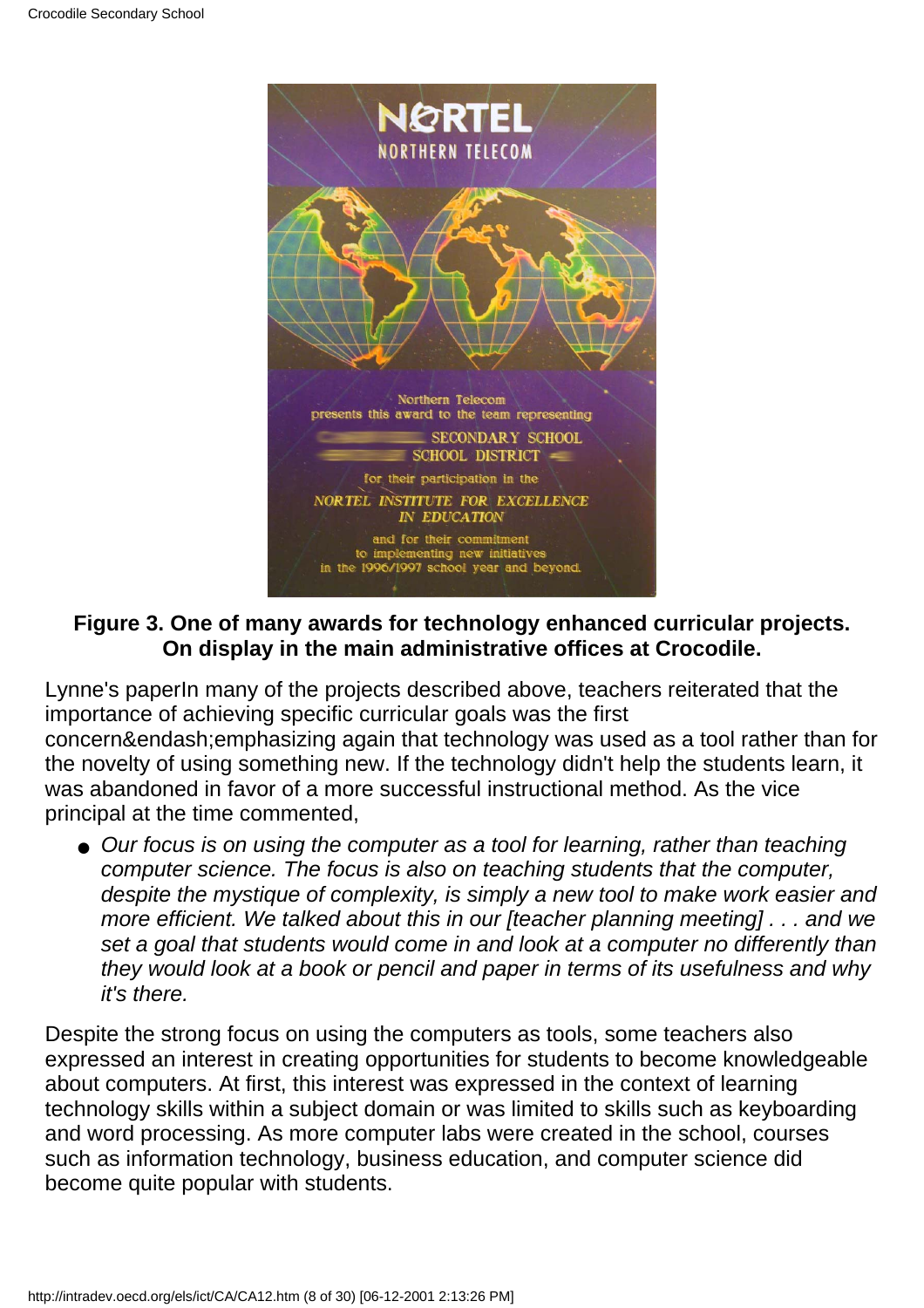# **How Teachers Acquired Technology Skills**

Much of the teachers' early learning occurred in workshops led by other teachers in the school. In the late 80s as technology was being introduced in the school, more than half of the teachers in the school took advantage of teacher-led workshops. The 1990 study of technology use at Crocodile found that 72% of teachers felt that support and encouragement from their colleagues contributed most to their understanding and use of technology, and 65% felt that accessibility of hardware and software also contributed to their comfort level. Many teachers applied for the low-interest loans available at the time to purchase computers for their own use and gradually developed skills at home that they then could put to use in their classroom. Some teachers took advantage of evening courses in the community and still others relied more on the expertise of Jackie, the technology coordinator. Teachers presented curricular goals and ideas to Jackie and he helped to implement the ideas through the use of technology. At the time, Jackie reported that,

● Initially, some teachers were keen, others were resistant and a few were *downright hostile to the idea, but when they learned that they didn't necessarily need to be experts themselves, they were more open to it.*

In 1993, Jackie left Crocodile to become the technology coordinator at a new school in the district. By this time, many teachers had become confident in their ICT skills, while others chose to teach much as they always had&endash;without much technology. Technology was prevalent in the classroom even when teachers didn't actively use it themselves. As students began to come in to the secondary level with more advanced technology skills, the students were more apt to initiate use of ICT tools in the classrooms for presentations and reports (primarily Powerpoint and the Internet) than was previously the case.

The technology coordinators who followed Jackie took advantage of students' skills and enrolled the more advanced students in advanced Instructional Technology (IT) courses. Students in these courses were typically paired up with teachers who had expressed an interest in support. In this way, the technology coordinator was able to offer more support throughout the school and students were able to learn advanced technology skills by solving real-life problems. This type of learning was referred to as *service learning* and was popularized in the district and surrounding areas in the mid-1990s (Willinsky, 1998; Wolfson & Willinsky, 1998). This was a significant shift in how teachers learned to use and feel comfortable with technology in their classroom. As the 90s came to an end, less technology competent teachers were relying more on the skills of students than on the technology coordinator or other teachers.

## **Resource Availability: Open Hours and Increasing Resources**

Prior to 1987, the school was limited to a few computers in special education and one in math. Lynne's paper. By the end of September 1987, three labs had been installed&endash;one for business education and two general purpose labs for all subject areas (teachers booked the lab when needed). By 1991, the school had 120 networked computers, two satellite dishes, three receivers, and monitors in every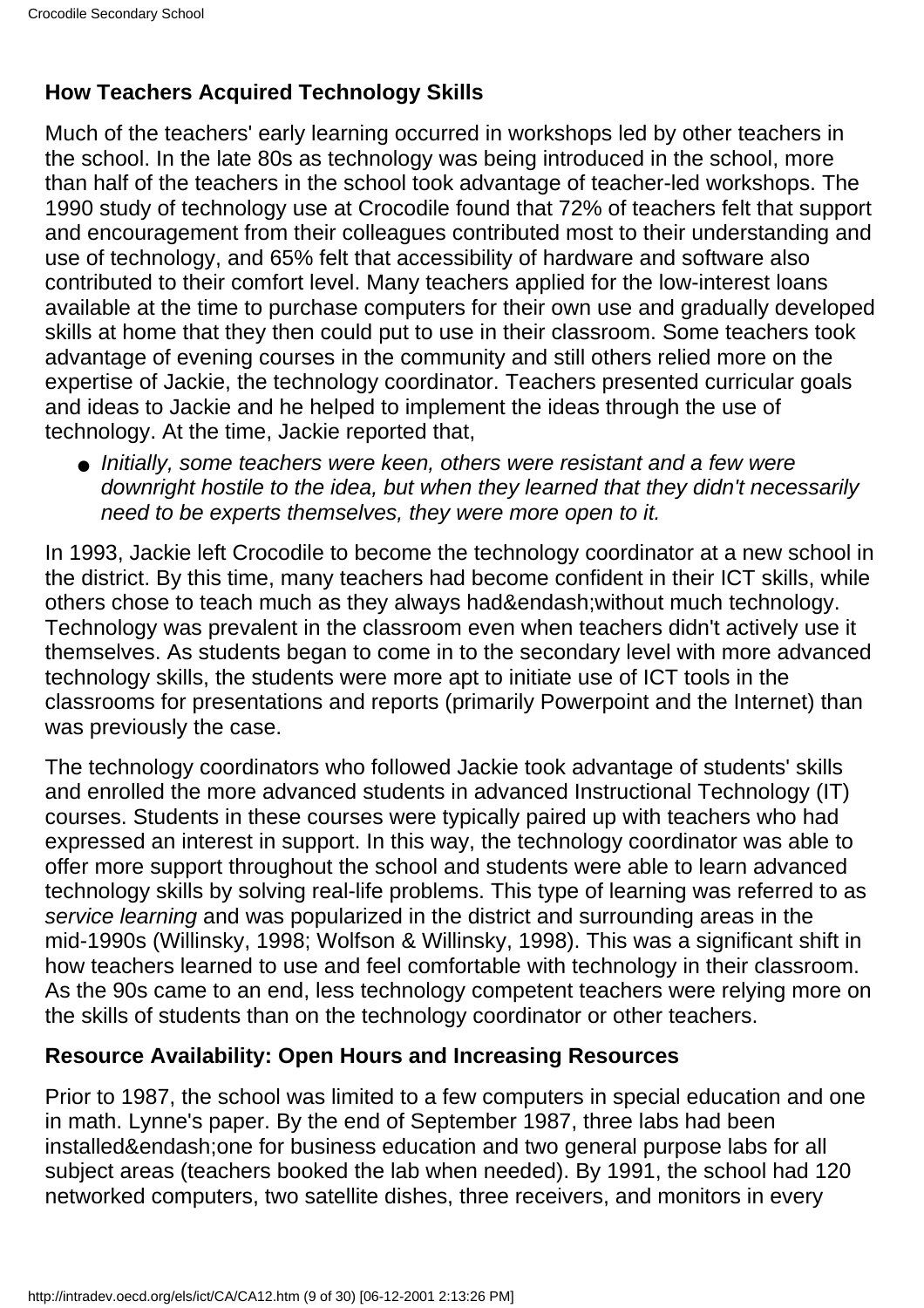classroom and the hallways. ARO 151. From the beginning, computer labs were open before and after school as well as during lunch. Much of the time, the labs were self-monitored or supervised by students. "*We never had any discipline problems in the lab,"* the technology coordinator explained, "*students were tougher on each other than the adults were."*

Over time, groups of three or more computers (frequently mounted on carts for ease of transporting) were acquired throughout the school so that subject areas could also benefit from computer and subject-specific applications for individual classrooms. As an example, the technology education areas (woodworking, electronics, drafting, etc) acquired 12 computers and expensive software including AutoCAD, video editing equipment, and 3D imaging software. The administrative areas also acquired computers for tracking attendance, library cataloguing and book checkout, and posting messages for hallway monitors throughout the school.

As with many early investors in technology, Crocodile soon learned that new technology does not remain new for very long. By 1993, the computers were beginning to show their age and district funds were channeled into a new school, Ace Slope Secondary that was to be even more technologically advanced than Crocodile. When Jackie left to become technology coordinator at Ace Slope, a series of technology coordinators were hired at Crocodile and then subsequently transferred throughout the district. This helped the district to spread technology use more evenly across all secondary schools, but left Crocodile with an uneven experience, as ICT procedures were changed to accommodate the style of each successive coordinator.

Whereas all of the technology coordinators at Crocodile made efforts to keep the technology up-to-date, new policies for the labs resulted in fewer open hours and the support available to teachers diminished. Not only did equipment updates and new networking schemes take precedence for the technology coordinator, but as the skilled teachers were transferred to other district schools, the new teachers who came in often were not as ICT competent. As noted previously, advanced IT students began to fill the void. Students helped to repair and re-purpose equipment, assisted teachers and other students in setting up classroom equipment, and worked with teachers individually to help develop webpages and other electronic resources.

By the late 1990s, with the help of students' rebuilding and maintenance work and with support from the parents' fund raising efforts, Crocodile had over 200 functioning computers&endash;mostly Pentium 100&emdash;466 models, with one lab of 486s available for word processing and internet use. Today these computers are spread out across 2 business education labs, 2 technology education labs (drafting and introductory technology ed.), 1 general education lab (available to all teachers for booking), the library, school administration and teacher work areas, and 3-4 computers on carts for each subject area. In addition, the school has numerous digital cameras, scanners, printers, zip drives, graphing calculators, and other peripherals.

#### **The Present**

A group of students are seated comfortably around some tables in the library. They're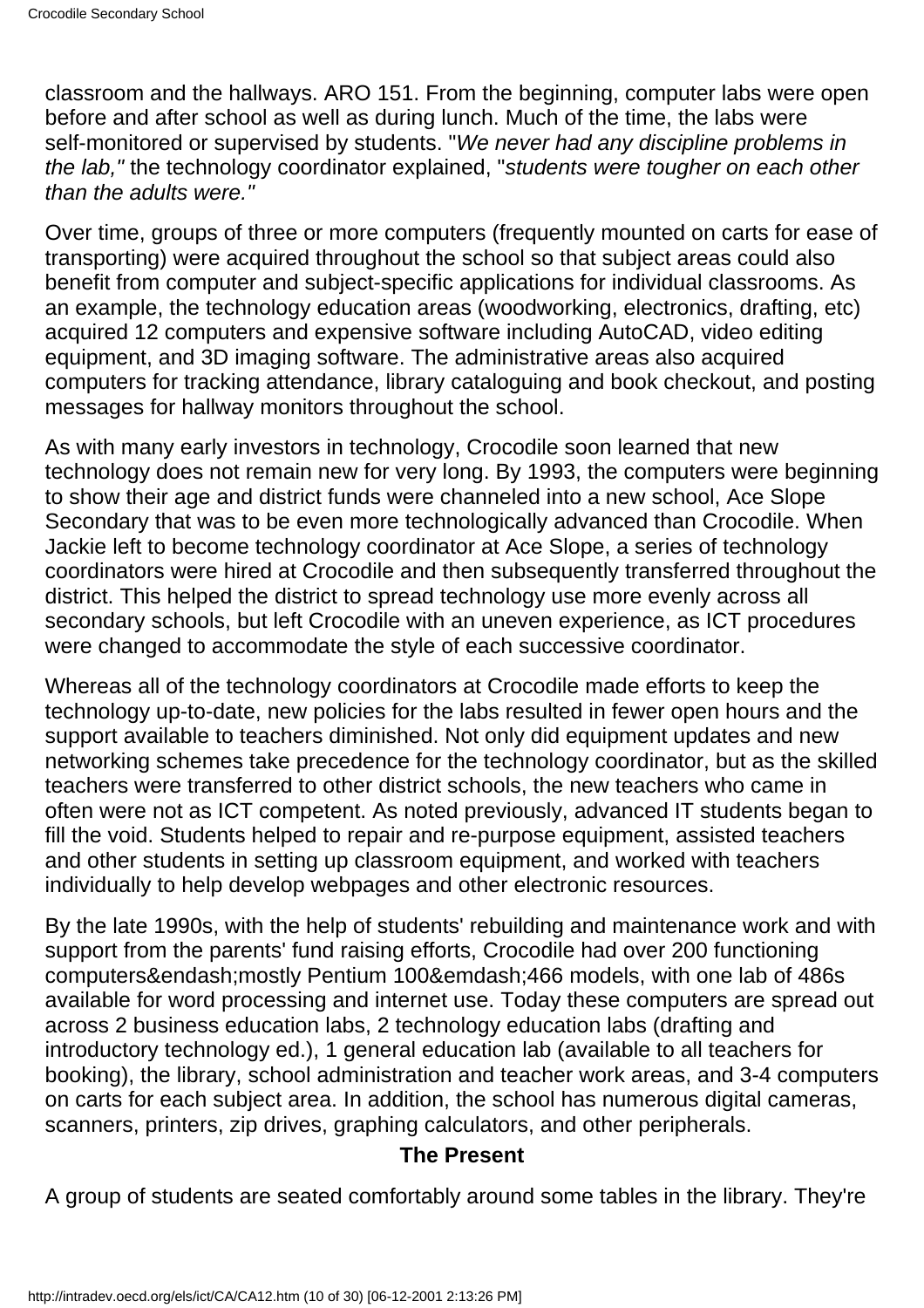in their social studies class working independently on a worksheet distributed by their teacher. Many of them are listening to CD's on their compact disc player; most having made their CD's at home by downloading songs from the Internet. Another group, from the same class, is researching topics using the internet-connected computers. The teacher wanders around offering individual help when needed. In another part of the building, students in a drafting course are working independently on a project of their choice&endash;some use AutoCAD 12 or 14, some draft by hand. Others are busy looking for a driver (using an Internet search) so that they can match up the more current AutoCAD 14 with an older output device. *"Trouble-shooting and problem-solving skills are just as important as drafting skills for these students,"* explains the instructor. And across the building, art students are comparing prints from a digital camera vs. a 35mm camera using a variety of settings.

Students comfortably use technology throughout the school and most don't give it a second thought. *"They put on a pager and carry cell phones and disc players as automatically as putting on their shoes in the morning&endash;though the pagers and phones must be kept turned off while classes are in session,"* the principal explains. Even students without a computer at home find ways to get onto the Internet. *"I use my uncle's computer." "I can go over to a friend's house and he lets me burn CD's." "My friends, we all get together and play on it at his house."* Most of the use they are referring to is not school-related. When asked about using computers for classes, the students explained that they use the lab at school and if they need equipment, like the in-focus projector for a presentation, the technology coordinator helps them set it up.

Current teacher use does not seem to mirror the ease at which students integrate technology into their daily lives. Many of the current teachers at Crocodile reported that they cannot keep up with the students, so they either don't use technology or rely on the students' expertise to bring it into the classroom. Many teachers also reported that they do not use a computer at home or if they have a computer, find it difficult to commit time to using it. In walking down the hallway, it's clear that many teachers use scrolling overhead projectors or no technology at all. Though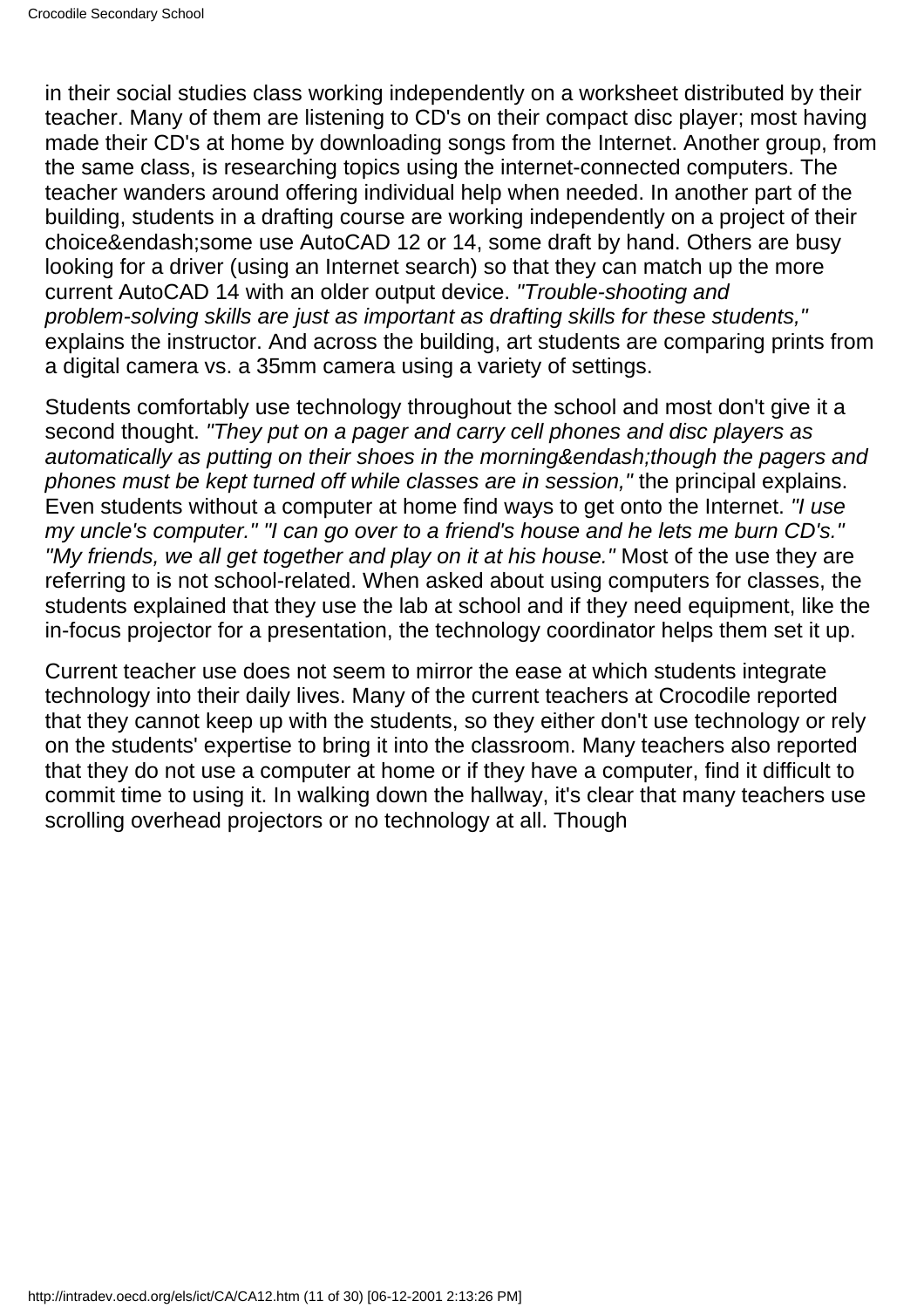

**Figure 4. A typical look into a classroom today: A scrolling overhead projector**

there are clearly a number of teachers who do use technology in the classroom, not even half of the staff report regular use. This is a dramatic change from over 75% of teachers reporting regular technology use during the late 80s to mid-90s. What accounts for this change?

As the current principal reports, there have been large staff turnovers in recent years,

● We lost 36 staff last year and we lost 27 staff this year. This is not the same *staff, there are very few people left here that were here in the hey-day. This does affect what happens in a school, the district is very aware of that.*

The principal went on to explain that staff movement to other schools positively impacted the level of technology across the district, but this has led to a decreased emphasis on technology at Crocodile. Where Crocodile was once the leader, it became the model for other secondary schools. As a district administrator explained,

● The district deliberately experimented with technology at Crocodile and then *transferred the best ideas to all of the schools. To accomplish this, it was necessary to move staff as well. In a sense, they [the other secondary schools] have been playing catch-up.*

# **How Teachers Explain the Change**

Many teachers explained that when the technology coordinator position changed from a support person for the teachers to a general maintenance person, there was no one available to help them keep up with the changing technology. The current technology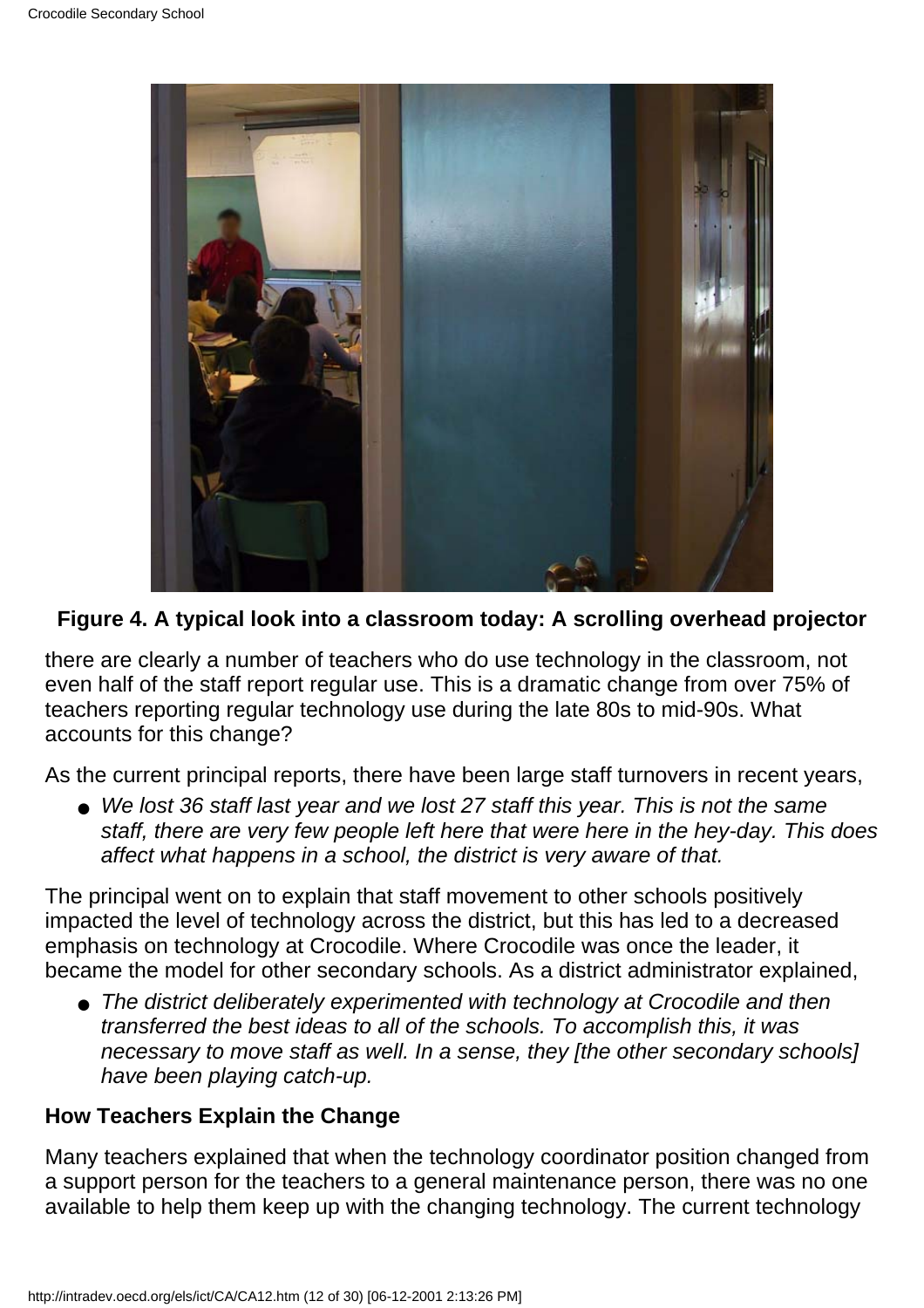coordinator acknowledged this situation. A lot of his time is spent fixing machines or installing software&endash;as an example, in the academic year 2000-01, the school spent \$30,000 on new software. This created extra work to update and/or delete illegal software. Hardware is another issue. The advanced students spend a lot of time tearing apart old machines and taking the pieces to add to the newer machines, as little money is available for the purchase of new computers (though monies are being spent on updating infrastructure). The current technology coordinator expressed,

● My philosophy on it is do the best we can with what we have, it's not a quest for *acquisition anymore, it's a quest of integration and creative use.*

It is clear that the service learning model employed in the mid-90s is still an integral component of computer maintenance and staff support, but in recent years, the support has been to the equipment rather than the teaching staff.

## **The District's Initiatives**

The district began its support of ICT at Crocodile in an effort to increase enrollment, but due to the success in implementation, the long-term plan became implementation of ICT resources equitably across all schools&endash;to take what was learned at Crocodile and share it district-wide. When this was accomplished, the district knew that a plan needed to be developed to help all teachers learn to effectively use ICT in the classroom. With the opening of the district's Teacher Learning Centre (TLC) in 1998, there was an expectation that teachers from across the district would use the TLC and attend district-organized professional development days (Pro-D days) to upgrade their technology skills. For Crocodile, this was a move away from the teacher-initiated workshops and collaborative planning that was prevalent when they first began to implement ICT.

The TLC is a ready resource for helping all teachers learn about and integrate technology into their classrooms. Resources are set up in the TLC for teachers to learn independently or by attending scheduled workshops after school. The district also developed *The Art of Teaching with Technology,* a district in-service plan that *"allows teachers to review best practices and learn ways of incorporating the use of technology into their teaching."* district website The plan relies on lead teachers working with other teachers during Pro-D days and then carrying this learning back to the school where the teachers can share their knowledge in their local setting.

There is also a new province-wide ICT initiative that is following a similar plan. It is aimed at grades 6 through 9 and provides learning opportunities for lead teachers who then serve as mentor teachers in their school. One of the recent hires at Crocodile was selected for this role. Crocodile's current principal alluded to the fact that he consciously selects new hires with attention toward their competence in and enthusiasm for using ICT. In this way, he hopes to re-build the type of atmosphere that existed previously at Crocodile&endash;one of collaboration and teacher-led innovation.

● We are also upgrading our equipment. We spent \$300,000 in the last three *years. The labs were all upgraded, the wiring all changed, literally everything*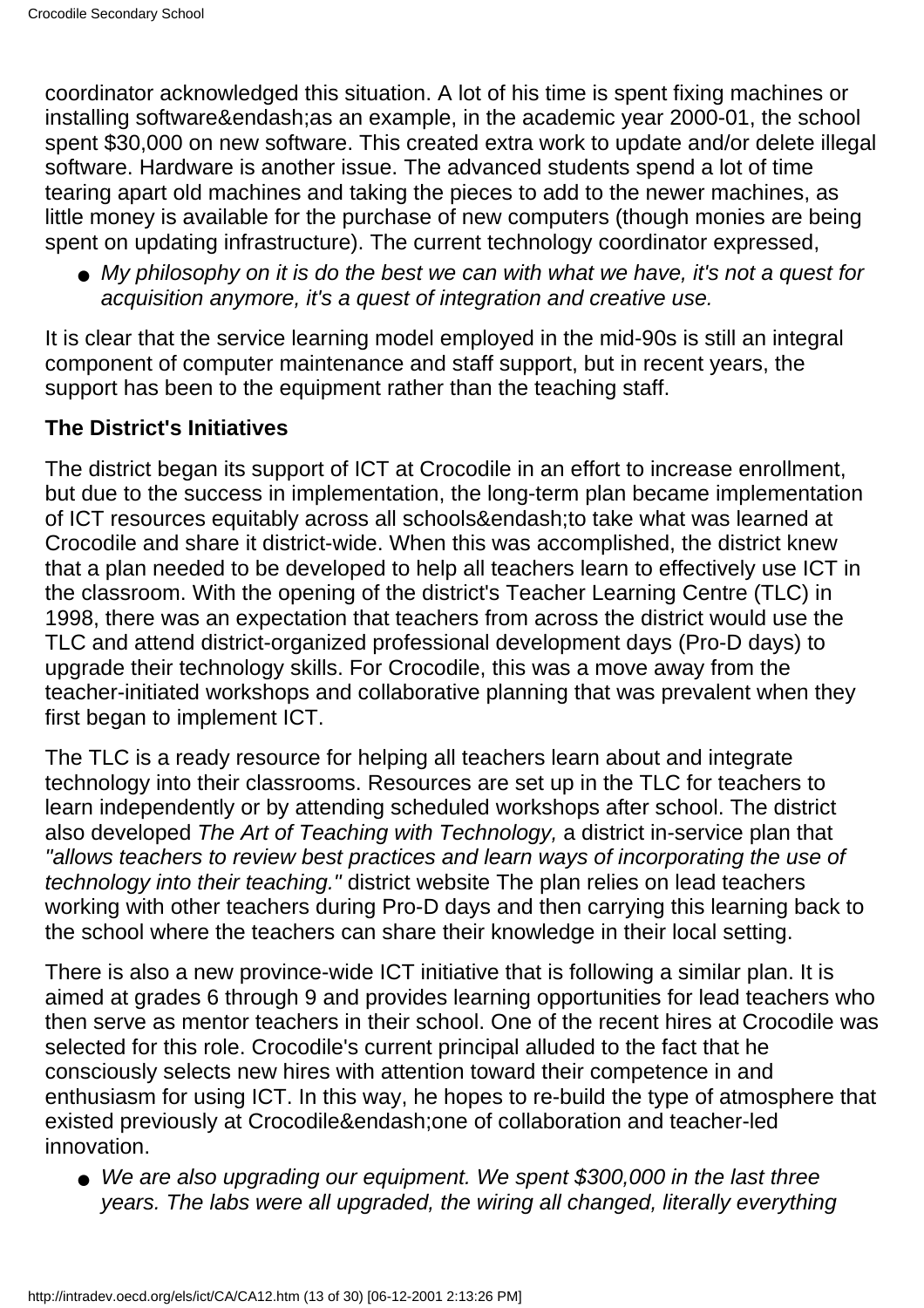#### *was upgraded. We put drops in every room so they can have Internet access.*

Though Crocodile, as one of the smaller schools in the district, may no longer feel like a leader in technology, the principal notes that their resources are rich for their size and that they are in a prime position for a resurgence in faculty energy directed at ICT innovation. The school prides itself as providing excellent education and may now once again turn toward new technologies to bring this excellence to a new level.

#### **Main hypotheses**

**Hypothesis 1: Technology is a strong catalyst for educational innovation and improvement, especially when the World Wide Web is involved. The rival hypothesis is that where true school-wide improvement is found, technology served only as an additional resource and not as a catalyst, that the forces that drove the improvements also drove the application of technology to specific educational problems.**

#### *Evidence in support of hypothesis 1:*

Technology was a strong catalyst for reform (however the WWW was not a strong factor). The district wanted to increase enrollment at Crocodile and used technology as the means to this end. Prior to the district initiative, there was very little use of technology at the school. Introducing technology did increase enrollment.

As more teachers became involved in the effort to increase ICT use and resources, technology served as a catalyst for the change in how teachers worked together. Prior to the strong investment in technology, teachers characterized their work as independent or in subject specific grouping. From the teachers' perspective, the ICT efforts created an environment for teachers to work more collaboratively and across subject areas. Further, the ability to use ICT resources to communicate with other teachers in the district and in other countries encouraged collaboration beyond what teachers were able to do previously.

As teachers experienced success with technology, obtaining additional technology resources became a focus for teachers. This also created an environment for collaboration that did not exist before. Teachers also worked collaboratively to submit their technology-enhanced curricular projects to curriculum competitions within the province and worldwide.

Teachers explained that technology within their classroom allowed them to achieve particular educational objectives that they were not able to achieve using other instructional methods. In particular, most teachers using ICT regularly in their class explained that technology resources allowed for more independent work by students. They also explained that technology allowed them to bring new and broader perspectives into the class&endash;this was accomplished through greater access to a wider variety of resources. The teachers felt that this positively affected student learning and student growth as independent thinkers and problem solvers.

As the emphasis in ICT waned in later years, teachers again characterized their work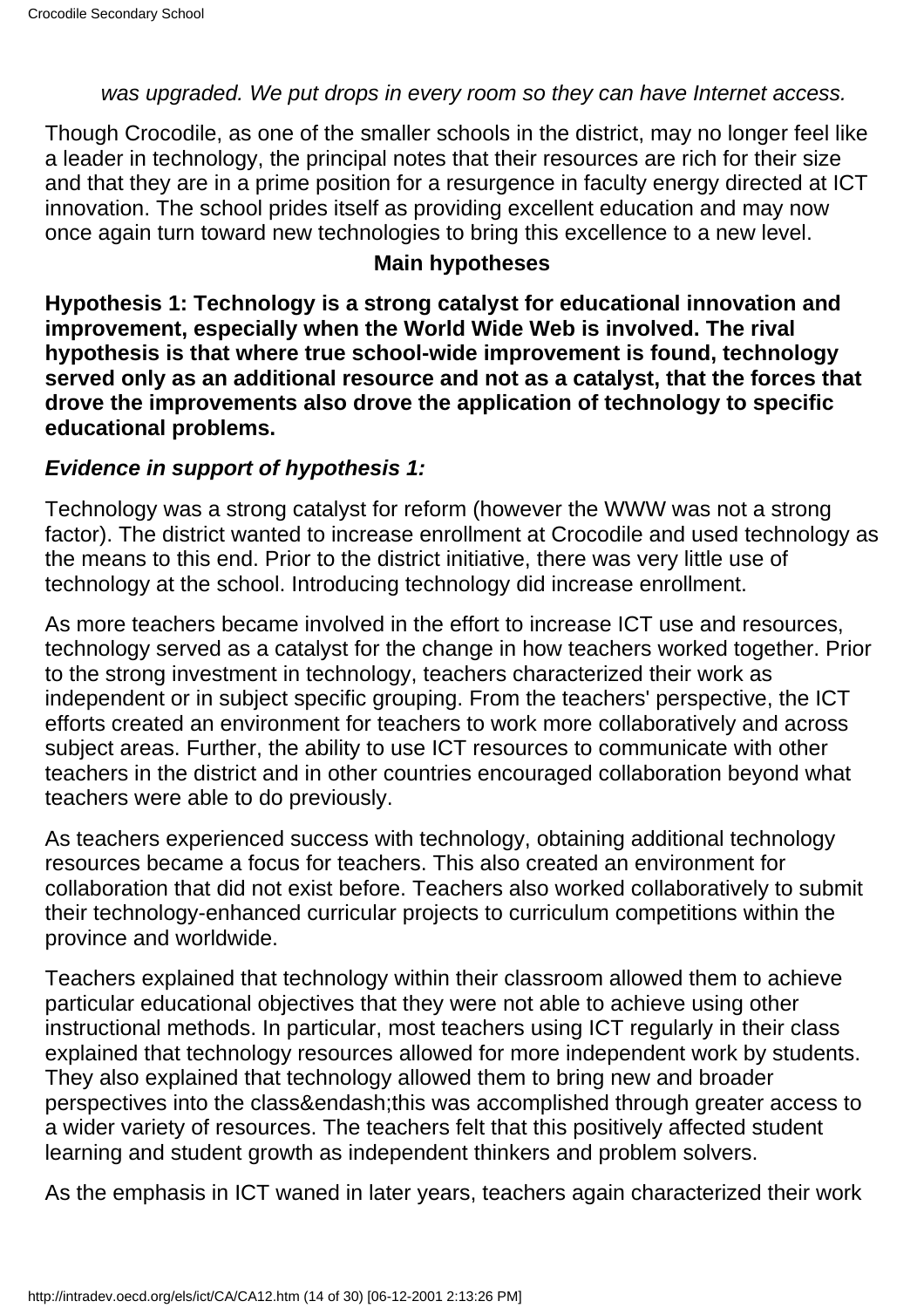as independent or within subject areas and only occasionally did they collaborate with colleagues in the district (and when they did, it was at district-organized professional development days).

Specific academic problems were not identified; the school was characterized by a high level of academic achievement across subject areas. In later years, as the number of students from lower SES backgrounds entered the school, there was an identified problem that these students would also have lower ICT skills. The school administrators did not indicate that an increased exposure to ICT at Crocodile would be a solution to that perceived educational problem.

#### *Evidence in support of the rival hypothesis:*

The principal of the school (when ICT was introduced) was thought by some teachers to be the impetus for change in the school. According to some teachers, the principal encouraged teachers to work together and to try out new ideas. His enthusiasm toward developing a collaborative working environment was not limited to teachers using ICT, but was aimed at developing an excellent learning environment at the school.

Some teachers expressed that ICT interest grew in the school as a result of the emphasis placed on ICT by the district superintendent, the school principal and by the school technology coordinator, and that without this support, there would not have been much growth in the use of ICT.

#### **2. Hypothesis: The diffusion of innovation/ improvement (and therefore of ICT) followed the traditional diffusion patterns for innovations, as outlined by Rogers (1995). The rival hypothesis is that technology functions differently from traditional innovations and that therefore different diffusion patterns occur.**

## *Evidence in support of hypothesis 2:*

There are conflicting opinions on how ICT implementation occurred at Crocodile. One opinion is that the district decided that Crocodile would be a magnet school for technology and this served as a mandate. Another opinion is that the district specifically created an environment for ICT implementation and adoption and that it was not necessarily a mandate. The district superintendent was a very strong advocate for ICT use and was credited by some as spearheading the drive to increase ICT at Crocodile. A specific principal was hired due to his favourable opinion about ICT and his enthusiasm to implement ICT. A specific teacher was transferred to Crocodile by the district to become the technology coordinator at Crocodile. He was hired due to his early use of technology in another school. These three people were thought to be responsible for communication and support of the innovation.

Some thought that teachers who were early adopters of ICT (prior to the new principal and technology coordinator being hired) were responsible for the communication, support and later the adoption of the innovation. Some district level administrators explain that Crocodile was the school chosen as the magnet school because of the presence of these early adopters (some do not think that was the case).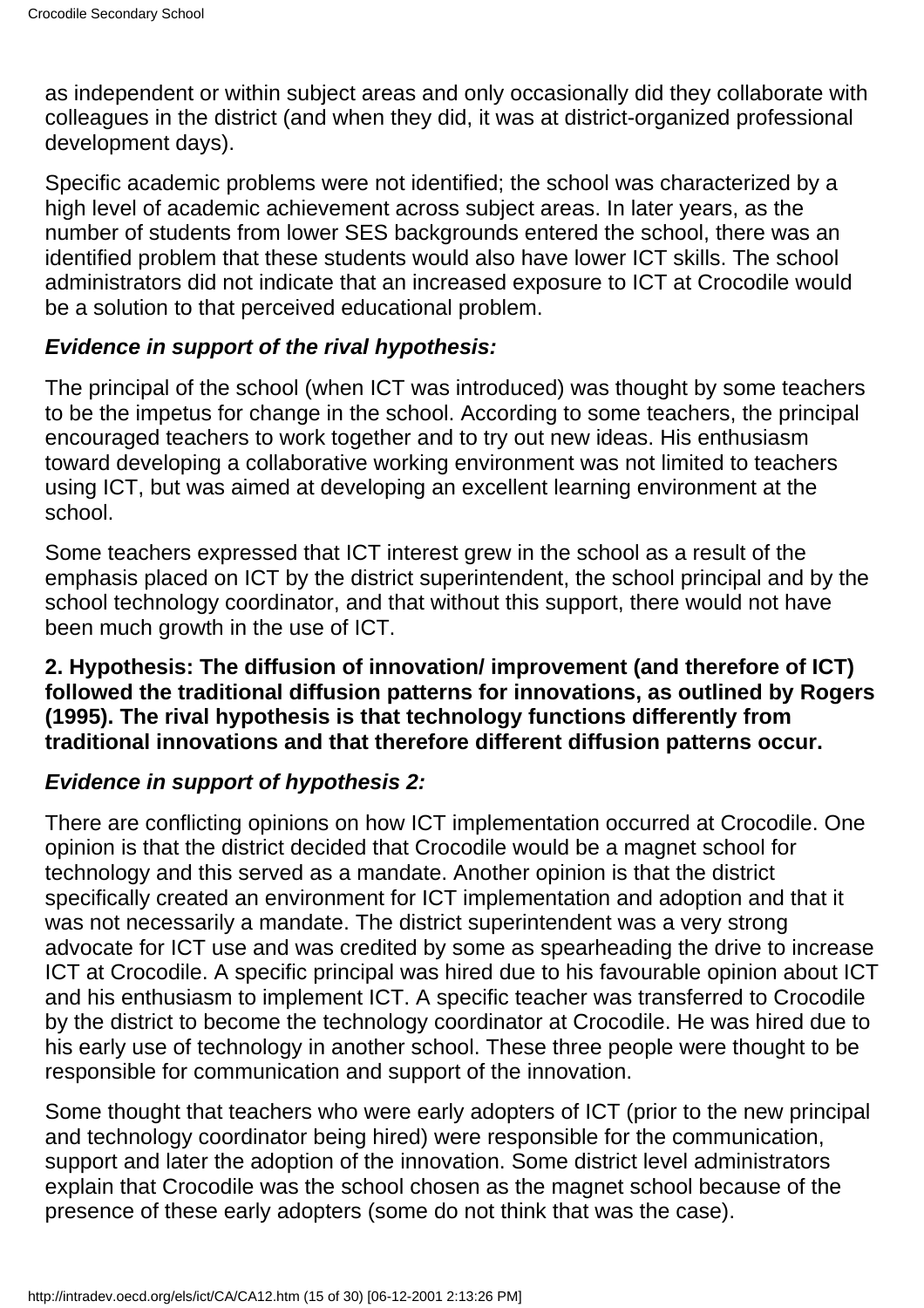# *Evidence in support of the rival hypothesis:*

Several factors occurred concurrently (or at relatively the same time) that contributed to the success of ICT at Crocodile: some teachers were using ICT already, the district decided that Crocodile should be a magnet school for technology, the principal and technology coordinator were hired due to their support of and experience with ICT, and significant district and provincial funding for ICT became available. All of these factors probably contributed to the success and cannot be considered to contribute to the traditional diffusion pattern.

Teachers without ICT competence participated equally in the initial adoption of ICT at the school and were not "laggards" as described by Rogers. Teachers were able to use the ICT resources due to the support from the technology coordinator. He did not feel that the teachers needed ICT training or skills to use the technology; he expected them to come up with the ideas that he could help implement. These teachers also participated in collaborative efforts without feeling out of place. Age and number of teaching years did not influence participation factors. Many early adopters were older, more experienced teachers. (However, in later years, the younger teachers were more likely to be more highly technology-oriented and skilled)

Many unique training opportunities were provided to teachers: teacher-led training, district sponsored in-services, afterschool community courses, low-cost computer purchase which encouraged at home and self-training, and one-on-one training by the technology coordinator. Teachers indicated that the level of the training was markedly different from when other curricular or instructional innovations had been introduced at the school.

Some felt that the district emphasis on technology at Crocodile was a mandate and that they had no choice but to learn to use technology.

**3. Hypothesis: Successful implementation of ICT depends mostly on staff competence in the integration of ICT into instruction and learning. This hypothesis assumes that teachers mediate ICT applications when they are** successful, and that ICT s academic value relates positively to teacher **competence. The rival hypothesis is that it is the school technological infrastructure and student ICT competence rather than staff competence determine ICT implementation outcomes.**

## *Evidence in support of hypothesis 3:*

When ICT was introduced, more than half of the teachers at Crocodile took advantage of teacher-led workshops. The teachers leading the workshops were early adopters of ICT and volunteered their time to help other teachers. Some workshops and one-on-one training were offered by the technology coordinator.

In a study conducted in 1991, it was found that 72% of teachers felt that support and encouragement from their colleagues contributed most to their understanding and use of technology.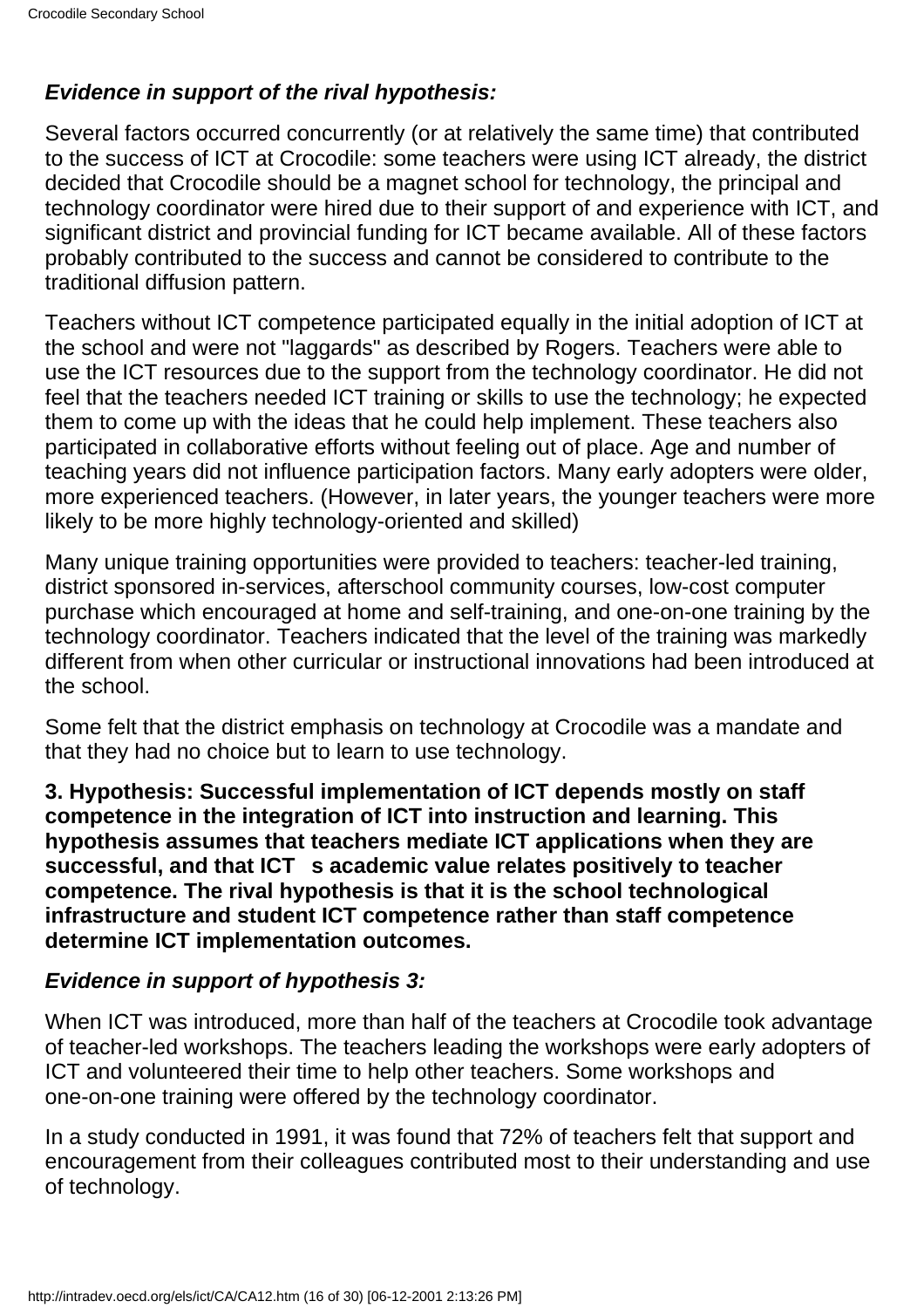Teachers often came up with ideas for how to use technology to enhance learning in their classroom and the technology coordinator helped them to implement the ideas. There were few existing examples of how to integrate technology into subject areas, so teachers experimented with their own ideas.

Teachers took advantage of the rare opportunities offered by outside agencies to incorporate technology into their curriculum. Examples of this were working with NASA and with the AT&T sponsored writing program.

Teachers continually expressed using technology as a tool and emphasizing their interest in using technology to achieve specific instructional goals. If the technology was not helpful, they used alternate methods. The academic value of the tools was not dependent on teacher competence with technology (because the technology coordinator was available to make the technology work), it was dependent on whether the tool was appropriate or not.

When ICT was introduced at Crocodile, the majority of students had no technology skills or experience, so they were not in a position to contribute to ICT integration.

## *Evidence in support of the rival hypothesis:*

According to the 1991 survey at Crocodile, 65% of teachers felt that accessibility of hardware and software contributed to their comfort level with ICT.

In later years (after 1995), student competence contributed to ICT use in the school. After several years of staff transfers, fewer teachers at Crocodile had strong ICT skills. To continue developing ICT use at the school, students initiated ICT use in the classroom, assisted teachers in learning, and contributed to maintaining existing equipment.

#### **4. Hypothesis: Gaps in academic performance between high and low poverty students will not increase when all students have equal access to ICT. The rival hypothesis is that equal access to ICT will lead to more advantaged students increasing the performance gap with disadvantaged (high poverty) students.**

No real data to support or refute the hypothesis was available despite numerous requests regarding the SES status of students. Most of the evidence was anecdotal in nature or limited to the opinions of various participants of the research. It is presented here with that caveat.

## *Evidence in support of hypothesis 4:*

All students have equal access to the computer labs during open hours. All students are taught basic technology skills in a mandatory one-term technology course.

On the surface, the school appears to offer all students equal opportunities for computer use and enrollment in technology-oriented courses. It is luck of the draw whether students are enrolled in courses with teachers who use technology or not in academic subjects such as social studies, math, science, or language arts.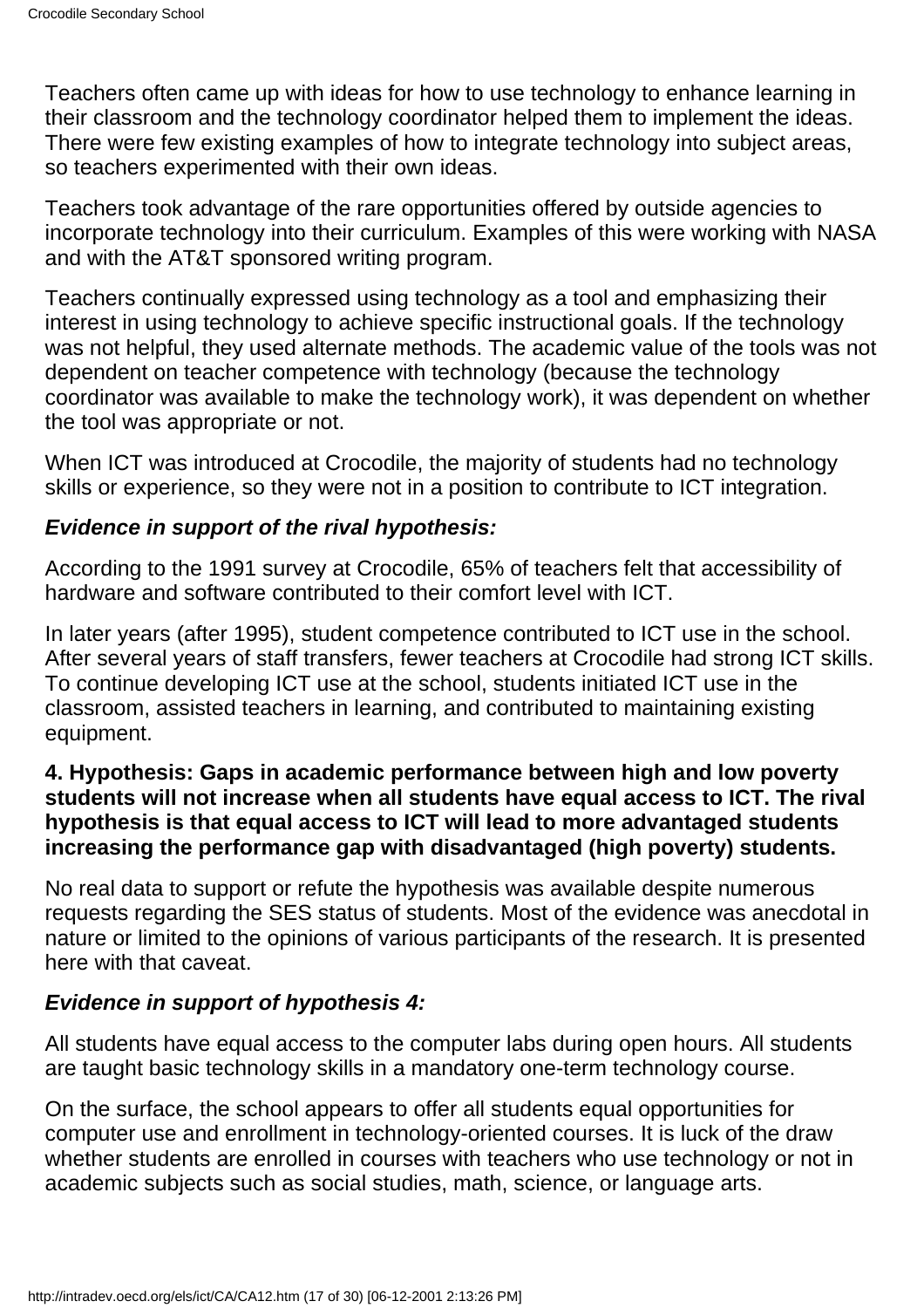Students without computers at home have access to computers through friends or relatives and most students who were interviewed agreed that they had similar technology competence (despite access).

Several teachers and administrators were convinced that students from feeder schools from the lower SES neigbourhoods had lower or no technology skills and that this impacted their ability to be successful in all courses. (No data relevant to performance was available to review).

## *Evidence in support of the rival hypothesis:*

In later years (after 1995), it appeared that students enrolled in advanced technology courses had far more computers and peripherals in their home than students who were not in these courses (based on formal and informal interviews of students). Students in the advanced courses were higher skilled in technology than students not in these courses, but overall academic performance comparisons were not available between these two groups.

**5. Hypothesis: Successful implementation of ICT will lead to the same or higher academic standards in spite of the low quality of many ICT materials. Academic standards are a function of teacher and school expectations and not of the standards of textbooks, ICT materials, and the like. The alternative hypothesis is that ICT use will lead to a lowering of academic standards as students spend more time on marginally beneficial searches and in browsing poor quality Web and courseware content.**

#### *Evidence in support of hypothesis 5:*

The school has maintained a high level of academic standards throughout its history. Administrators do not feel that ICT impacts their standards. They also did not feel that ICT materials were of low quality.

Teachers felt that students improved their level of performance as a result of ICT resources, particularly when the efforts were to be shared via satellite or the Internet. Students worked harder on presentations whenever they were to be shared with other students or teachers at distant locations.

Teachers felt that ICT resources enabled them to bring a wider variety of perspectives into the classroom and that this resulted in a higher level of academic excellence. (No data was available to support or refute this claim).

## *Evidence in support of the rival hypothesis:*

In later years (after 1995), as the WWW became more popular, teachers expressed that it was possible for students to waste time on Internet searches. As a result of direct observation by the researchers, this often did seem to be the case, particularly when students use of the computers was unsupervised (but also during teacher-led activities).

# **Projection to the Future**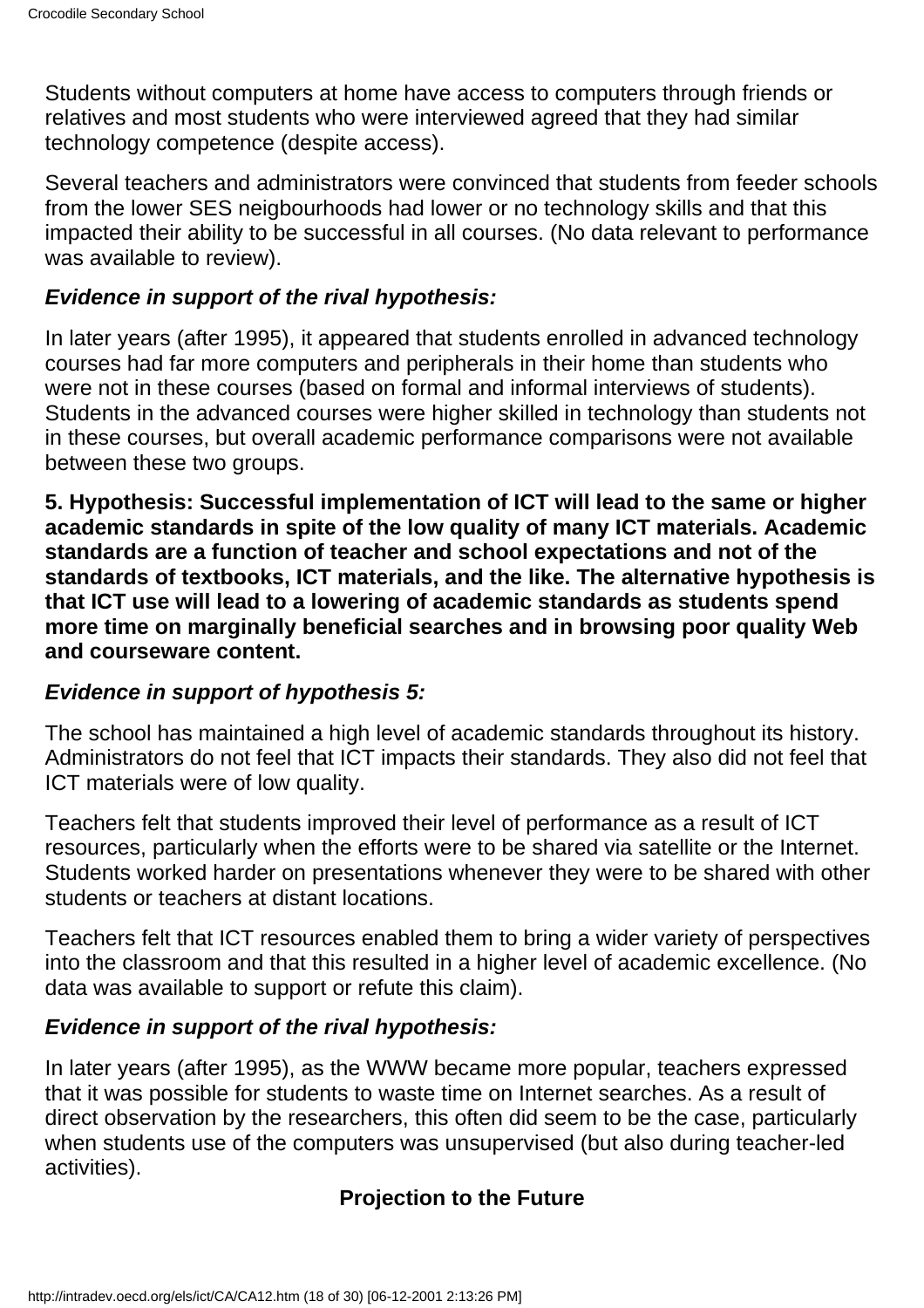# **Sustainability**

In the late 1980s and early 90s, Crocodile Valley Secondary led the way in Canada in implementing ICT throughout their school. Teacher-initiated efforts coupled with administrative support and district and provincial resources created an environment for experimentation and led to Crocodile becoming the model for the other secondary schools in the district and to some extent, across Canada. Throughout the 1990s, Crocodile experienced a number of changes that impacted continued ICT implementation and use including staff turnover and the aging of its computers.

To effectively sustain ICT across the school curriculum, many adaptations to Crocodile's Broad Implementation Plan took place. As staff turnover occurred, teachers began to rely on students for ICT support in the classroom and then the district Teacher Learning Centre for additional training opportunities. The school continued to take advantage of district and provincial funding opportunities to replace aging computers, peripherals and wiring. Parent fund-raising also contributed to the upgrading of computers, as did student efforts to re-purpose and re-build older machines. Continued district support and high expectations for ICT use have also been key to the sustainability of ICT at Crocodile.

Continued sustainability for Crocodile will require the creative use of existing resources and the ability to take advantage of district and provincial ICT initiatives&endash;both for training and funding. Ace Slope has relied heavily on partnerships with business, particularly with IBM, but Crocodile has developed fewer of these types of relationships in recent years due to its smaller size. To obtain newer technologies, Crocodile may also have to look to building these types of relationships. Hiring of technology competent faculty will also need to be a continued priority, as will leadership to bring faculty together and to encourage experimentation with new technologies as they emerge.

# **Expanding the Model: Scalability of ICT Across the District**

As a result of the success of Crocodile's early efforts, the district was able to initiate ICT use across the district. The success at which other schools implemented ICT points to the scalability of the efforts at Crocodile. In 1993, Ace Slope Secondary opened to 1500 students. It was wired with fibre optics, had television monitors in the hallways as well as classrooms, far more computers, and all teachers had their own computer to use for the development of lessons and other instructional materials. Today, Ace Slope, with 2600 students, continues to draw educators from across Canada interested in its large-scale implementation of ICT, though similar to Crocodile's early experiences, it too is experiencing a decline in operability of its computers and infrastructure.

In January 2001, an even newer and more technologically advanced school opened in the district, not too far from Crocodile. Topper Secondary also built on the early experiences from Crocodile and Ace Slope and is employing new technologies such as Thin Client computers and Citrix servers. The opening of Topper resulted in another disbursement of Crocodile faculty. But in return, Topper is now serving as a model for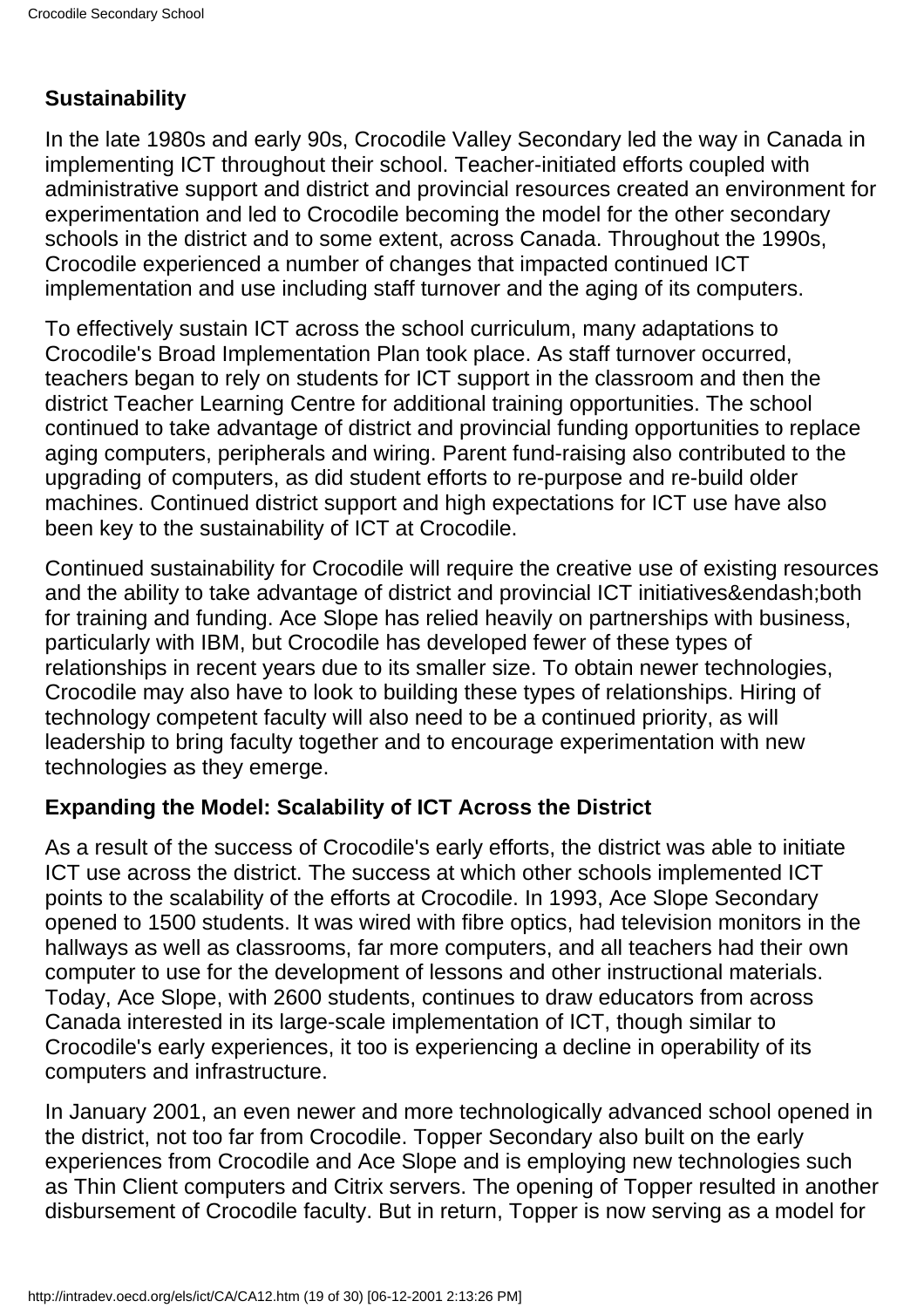how the Thin Client technology may be a viable option for Crocodile and other schools with older computers still in use. It is likely that 486s can be turned into Thin Client hosts and thus further extend the life of the computers that many of the schools already own.

Today, there are comparable ICT resources at all of the district secondary schools&endash;some have newer technologies in place, but these most often serve as a testing ground before being adopted district-wide. Some schools also appear to have more of some types of technologies than others, such as video editing equipment at one school or expanded technology education (drafting, woodwork, electronics) facilities at another school. Equitable in the district's eyes does not always mean the same technologies, but equal distribution of support, money, and expectations. Scalability of ICT has sometimes come at a cost to an individual school, as in shifting of staff, but on the whole, the district sees as its goals as providing an equitable experience with ICT for each student and an overall excellent educational environment across the district.

(1) In order to preserve the anonymity of the school and staff, pseudonyms are used throughout.

#### **References**

Rogers, E.M. (1995). Diffusion of innovations. NY: Free Press.

Willinsky, J. (1998). Learning to do: Students develop IT projects that deliver service. Available at: http://www.blarg.net/~building/tech\_willinsky.html

Wolfson, L., & Willinsky, J. (1998). The situated learning of IT management. *Journal of Research on Computing in Education. 31*(1), 96-110.

APPENDIX A: Methodology

#### **Site Selection**

In British Columbia, it is most appropriate to approach individuals within the Ministry of Education Office for the Province. The Ministry originally proposed that the research be conducted in a school very well known throughout the Province for its use of technology. Due to accreditation procedures and other commitments, school officials believed that the study would be too disruptive and declined the invitation to participate. Another school in the same district was suggested as it was one of the first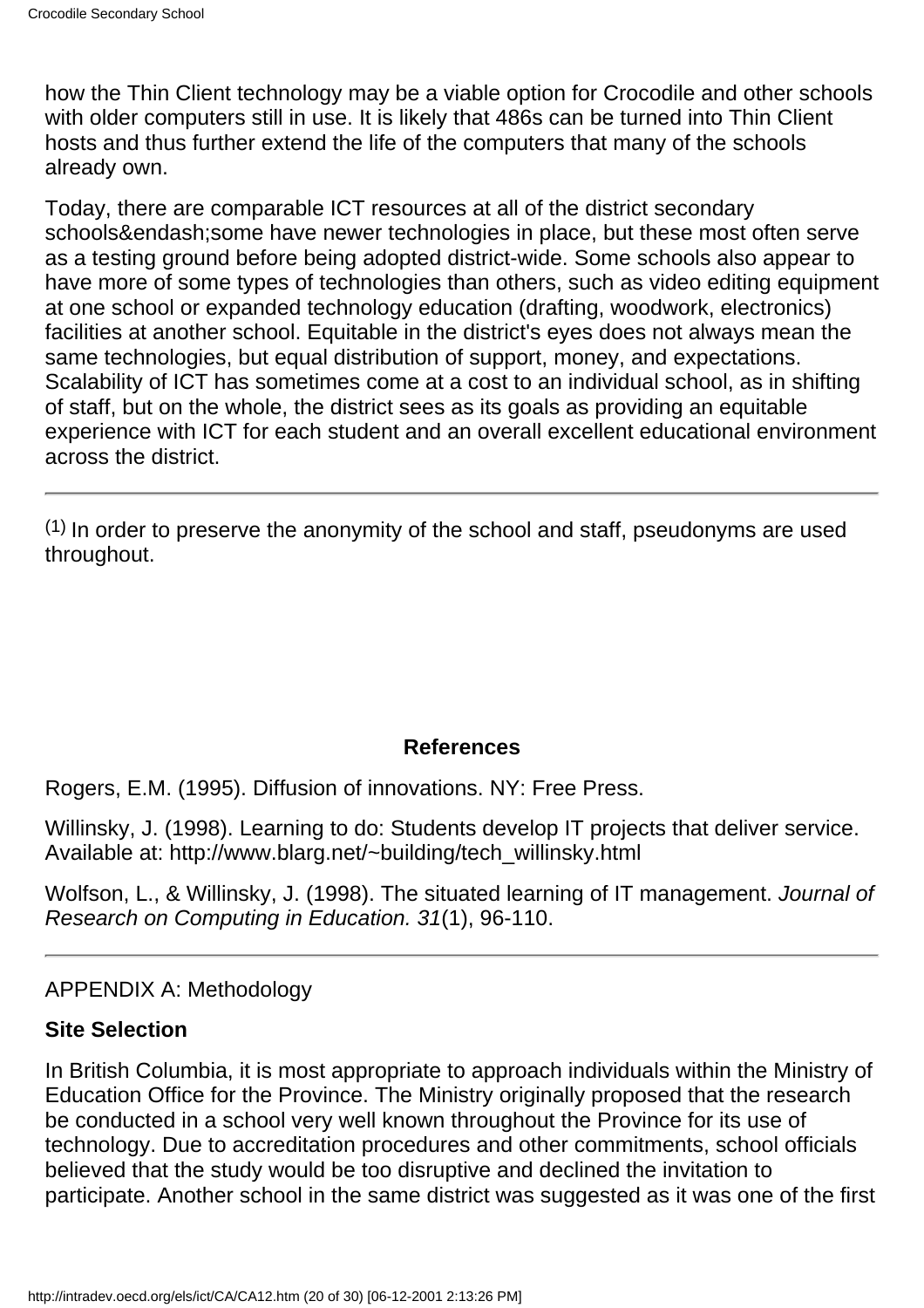in British Columbia to adopt a high level of technology integration by teachers, students, staff and administration and served as a model for the school originally proposed.

First contact with Crocodile Valley Secondary was January 18, 2001. The principal, vice principal (who also oversees technology), technology coordinator, 2 district assistant superintendents, and a principal from a feeder elementary school were present. The research project was described and all present in the meeting were very favourable and supportive. A 2-hour tour was given by the technology coordinator who highlighted all facilities throughout the school buildings; a number of teachers were also introduced to the head researcher. The length and depth of this meeting was not anticipated, so no formal recording occurred, but notes were made subsequent to the meeting and tour and serve as part of the data collection. Several documents regarding the history of the use of technology were also provided at this meeting.

#### **Data collection**

Three researchers were present unless otherwise noted. One researcher recorded written notes of the interviews, the other two researchers switched roles between recorder (all formal interviews were taped and transcribed) and interviewer. Classroom and school observations were conducted individually or in pairs. Digital photos and video were also used as data collection methods. Photos were particularly useful in capturing the breadth of work completed by students in the technology education area. Numerous documents were collected throughout the site visits.

The following itinerary provides an overview of the data collection efforts for the combined SITES/OECD study. A note about terminology: educational technology at this school refers to courses such as instructional technology, general computer courses and business education courses; the teacher who coordinates this area is called the Educational Technology Coordinator. Technology education refers to courses such as drafting, woodshop, metalwork, and electronics; the teacher coordinating this area is called the Technology Education Coordinator. In contrast to both of these, is the Technology Coordinator who is responsible for how the computers work throughout the school. The Technology Coordinator also teaches computer courses and assists faculty with computer technology needs.

| <b>Date</b>       | Event                                   | <b>Place</b>                       | <b>Notes</b> |
|-------------------|-----------------------------------------|------------------------------------|--------------|
| Thursday,<br>2/15 | $1st$ group of<br>teachers<br>interview | <b>Social Studies</b><br>Classroom |              |
|                   | Interview with<br>parents               | Evening-Home<br>Ec. Room           |              |
| Friday, $2/16$    | Interview with<br>Vice Principal        | Vice Prinicipal's<br>Office        |              |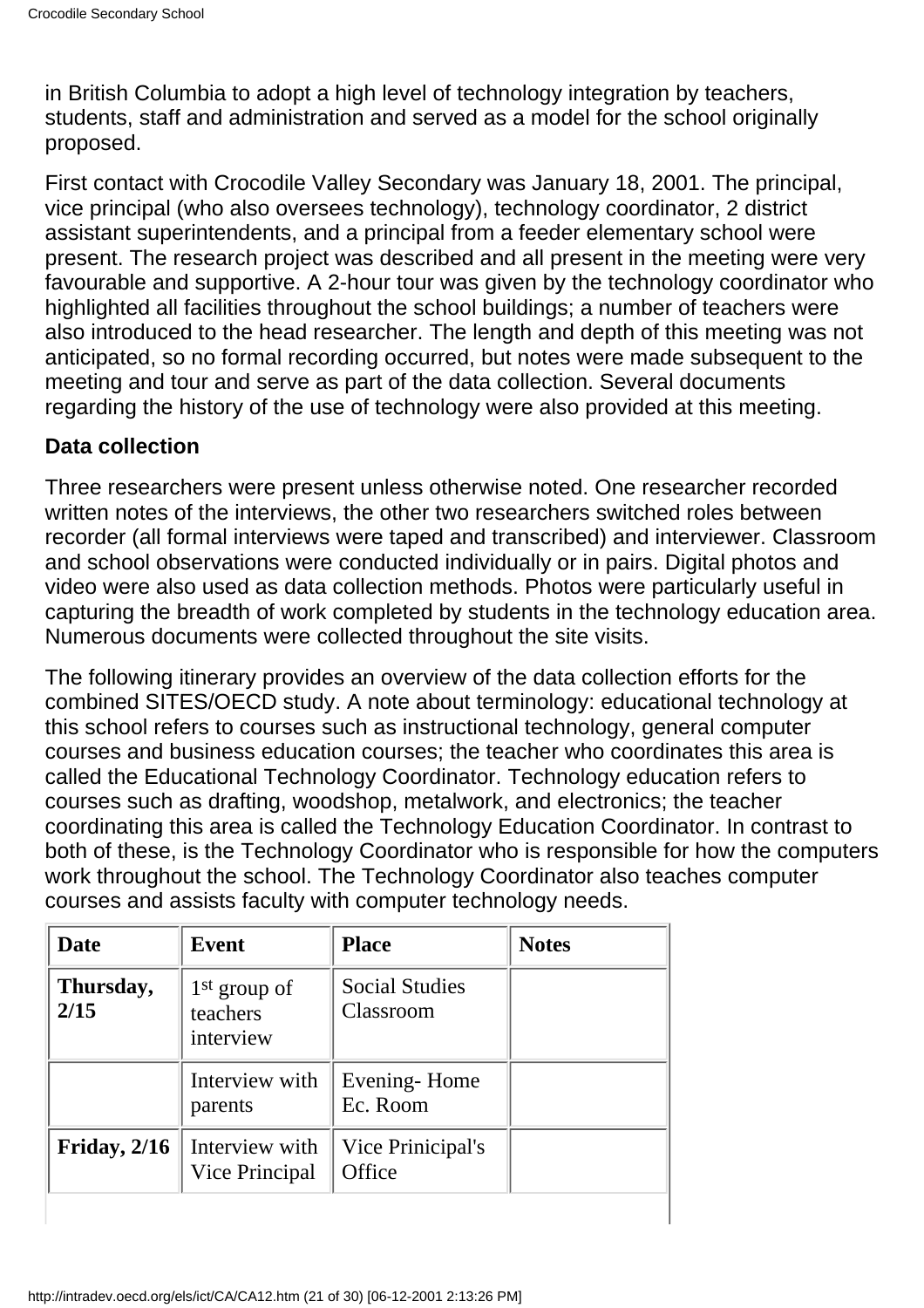| Interview with<br>$2nd$ group of<br>teachers                                                         | Science<br>Classroom               |                                                                                                                                                                                 |
|------------------------------------------------------------------------------------------------------|------------------------------------|---------------------------------------------------------------------------------------------------------------------------------------------------------------------------------|
| Interview with<br>Tech. Dept.<br>Head                                                                | Business Ed. Lab                   |                                                                                                                                                                                 |
| Interview with<br>student<br>journalists                                                             | Cafeteria                          |                                                                                                                                                                                 |
| Interview with<br>tech ed.<br>teacher                                                                | Ed Tech<br>Workroom/Office         |                                                                                                                                                                                 |
| Interview with<br>technology<br>coord.                                                               | Ed Tech<br>Workroom/Office         |                                                                                                                                                                                 |
| Continued<br>interview w/<br>teacher<br>Out-of<br>Classroom<br>Observation                           | <b>Social Studies</b><br>classroom | The continued<br>interview was<br>at the request<br>of the teacher,<br>she felt that she<br>could not<br>respond to all<br>questions fully<br>during the<br>group<br>interview. |
| Interview with<br>1 teacher<br>involved with<br>early use of<br>tech (1980s)<br>within the<br>school | 486 Computer<br>Lab                | This teacher<br>was not on the<br>original<br>interview list<br>but was<br>mentioned<br>throughout<br>other<br>interviews as a<br>key contact                                   |
| Student<br>interviews                                                                                | Tech Ed<br>classroom               |                                                                                                                                                                                 |
|                                                                                                      |                                    |                                                                                                                                                                                 |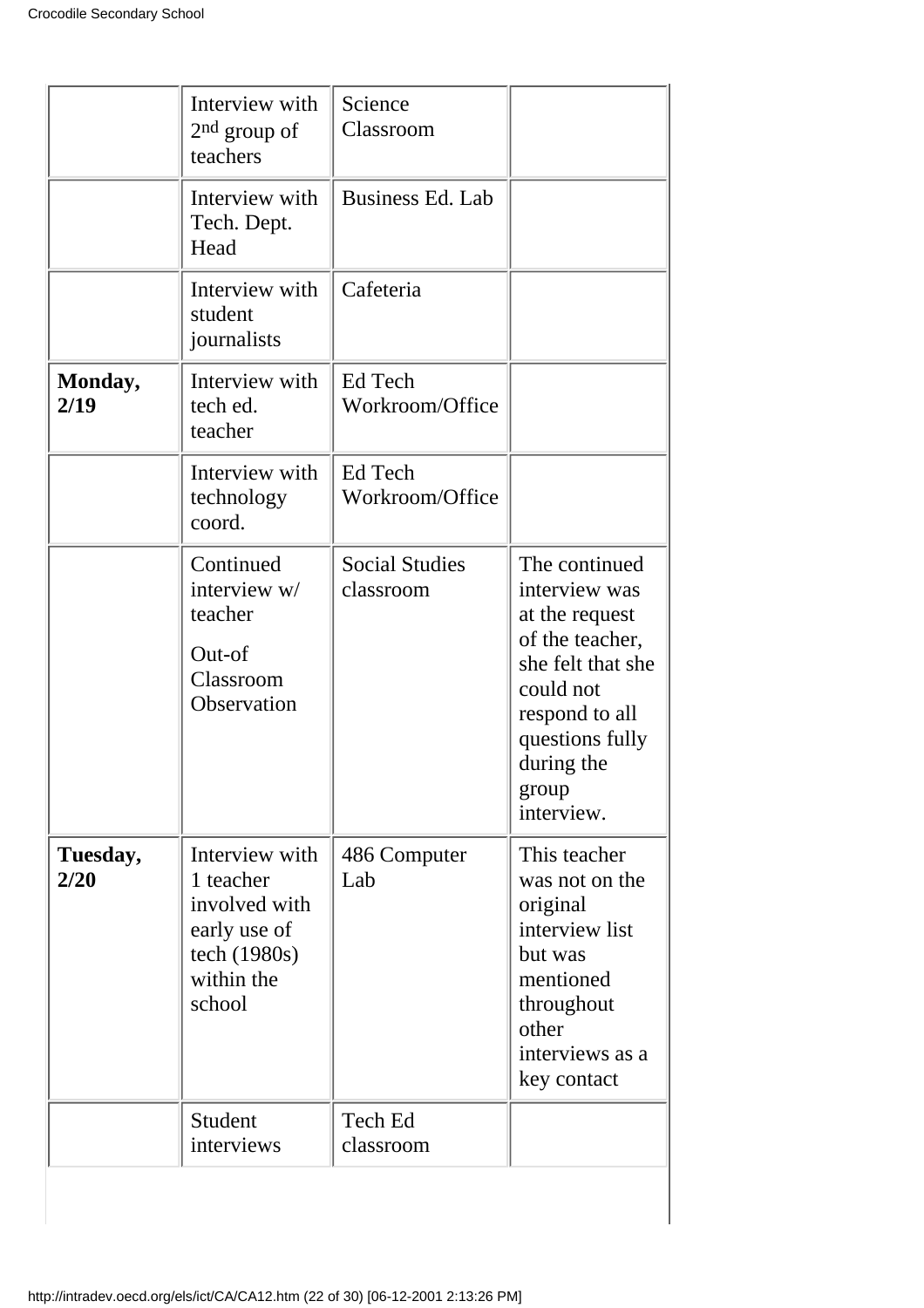|                      | Classroom<br><b>Observations</b>                                                                                                   | Library (Social<br>Studies class) and<br><b>Tech Ed Class</b>                                                                     |                                                                                                                 |
|----------------------|------------------------------------------------------------------------------------------------------------------------------------|-----------------------------------------------------------------------------------------------------------------------------------|-----------------------------------------------------------------------------------------------------------------|
| Wednesday,<br>2/21   | Interview<br>district level<br>administrator                                                                                       | <b>District Office</b>                                                                                                            | Only one<br>interviewer<br>present (head<br>researcher)                                                         |
| <b>Friday</b> , 2/23 | Interview<br>teachers from<br>other schools<br>who formerly<br>taught at<br>Crocodile and<br>were involved<br>in the<br>innovation | District Pro-D<br>Day Brief<br>interviews were<br>in the Library of<br>a district<br>secondary school<br>hosting the pro-d<br>day | Spoke<br>informally to<br>teachers and<br>arranged future<br>interviews                                         |
| Wednesday,<br>2/28   | Wrap-up Day:<br>interviewed<br>the principal<br>who had<br>returned from<br>sick leave                                             | Principal's Office                                                                                                                |                                                                                                                 |
|                      | Interviewed<br>additional<br>students                                                                                              | <b>Tech Ed</b><br>Classroom                                                                                                       |                                                                                                                 |
|                      | Classroom<br>Observation                                                                                                           | Tech Ed classes-<br>grade 8 class and<br>drafting class                                                                           | Both an<br>unscheduled<br>fire drill and an<br>earthquake<br>interrupted the<br>interviews and<br>observations. |
|                      | Collected the<br><b>ICT</b> surveys                                                                                                | Main Office                                                                                                                       |                                                                                                                 |
|                      |                                                                                                                                    |                                                                                                                                   |                                                                                                                 |

 $\overline{\phantom{a}}$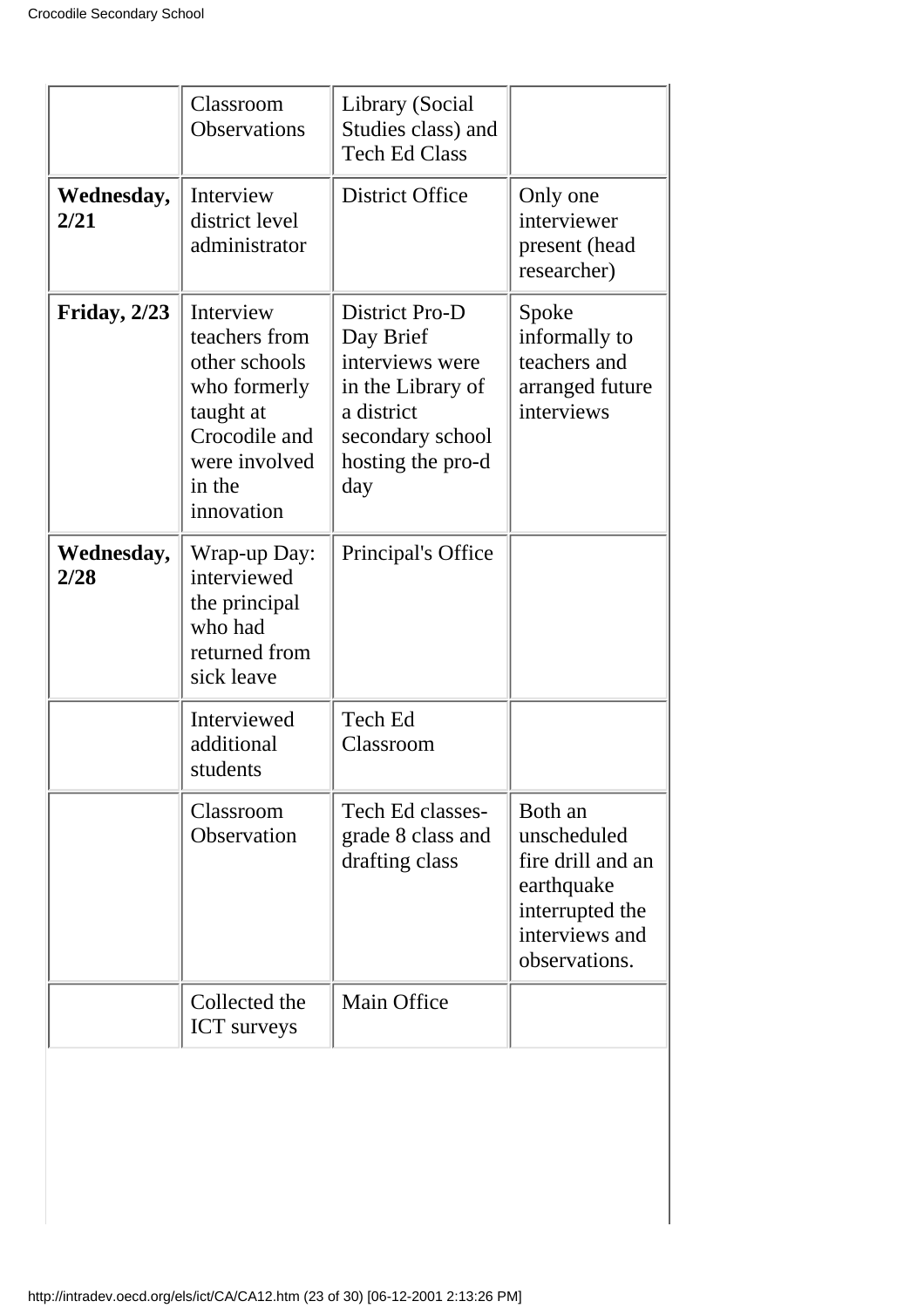| Interviewed<br>the former<br>technology<br>coordinator | Administrative<br>Offices at the<br>current school<br>where the tech<br>coord. is now<br>located | The interview<br>with the former<br>technology<br>teacher was<br>arranged at his<br>current school<br>and a district<br>asst.<br>superintendent<br>was present.<br>Two<br>interviewers<br>were present<br>this day. |
|--------------------------------------------------------|--------------------------------------------------------------------------------------------------|---------------------------------------------------------------------------------------------------------------------------------------------------------------------------------------------------------------------|
|--------------------------------------------------------|--------------------------------------------------------------------------------------------------|---------------------------------------------------------------------------------------------------------------------------------------------------------------------------------------------------------------------|

# **Organisation of the data collection**

The vice principal (who oversees technology in a general way in the school) was given the task, by the principal, to arrange the interview schedule before the researchers arrived on campus. Thus, the vice principal selected the teachers for group interviews, arranged for specific parents to come in for interviews and suggested the classrooms for observation. Teachers involved in the interviews selected the students for interviews. The time allotments for interviews was also set by the vice principal and were generally 1.5-2 hours in length with the exception of the students interviews which were 1- 1.5 hours. Throughout, it was desirable to have a range of technology users and non-users in the interview sessions&endash;this was the case throughout the interviews.

To provide a more comprehensive picture of how technology was used in the school, it was clear that classroom observations and interviews beyond that which the principal arranged, would be necessary. These additional interviews were set up by the researchers with the help of the vice principal. Additional students were also selected and interviewed. These interviews and observations were conducted during the final "wrap-up" day.

During many interviews, there were several references to former key teachers who were involved in the original implementation of technology in the school. Interviews with these teachers were also arranged by the researchers and were conducted at the teachers' current schools during the week following the original planned data collection period.

Concurrently, a fourth researcher conducted a review of news articles related to the use of technology in the school and the district as a whole. This search yielded a wealth of data that aided the researchers in developing an accurate timeline of events and served as a check mechanism for the recollections provided by the teachers and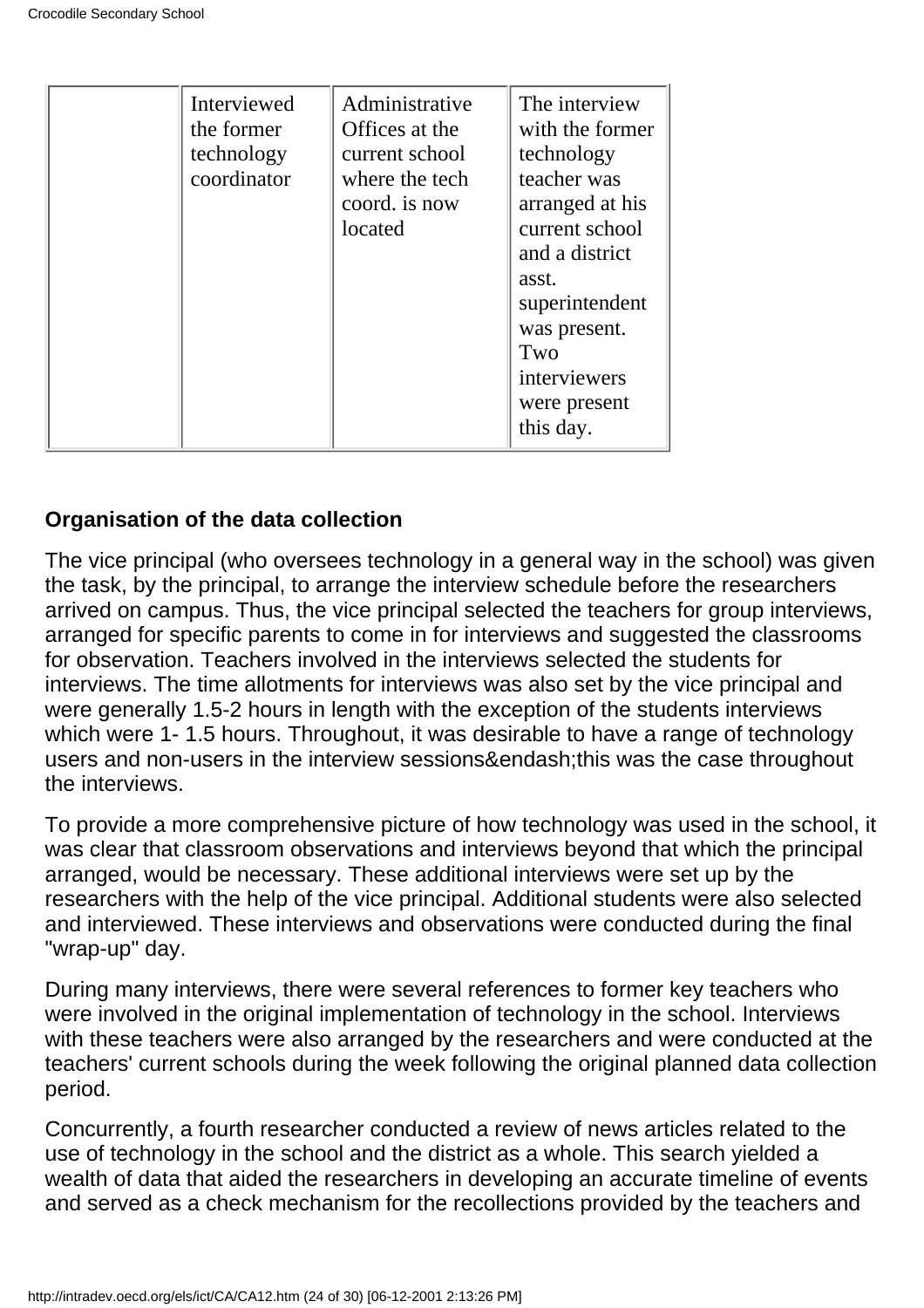#### administrators.

# **APPENDIX B: ICT PRACTICES SURVEY FOR TEACHERS**

Based on the responses of 20 teachers (This is one third of the total faculty; questionnaires were delivered to all teachers and three reminders were given to urge teachers to turn the surveys in. Teachers were asked to submit a completed survey to the main school office during the week of interviews)

| <b>How comfortable</b><br>are you with<br>using a<br>computer to do<br>each of the<br>following? | <b>Very</b><br>comfortable | <b>Comfortable</b> | <b>Somewhat</b><br>comfortable | Not at all<br>comfortable |
|--------------------------------------------------------------------------------------------------|----------------------------|--------------------|--------------------------------|---------------------------|
| Write a paper                                                                                    | 13                         | $\overline{2}$     | 1                              | $\overline{4}$            |
| Search for<br>information on the<br><b>WWW</b>                                                   | 5                          | 9                  | 3                              | 3                         |
| Create and<br>maintain web<br>pages                                                              | 1                          | 1                  | 3                              | 15                        |
| Use a data base                                                                                  | $\overline{4}$             | $\overline{2}$     | $\overline{7}$                 | 6                         |
| Send and receive<br>e-mail                                                                       | $\overline{7}$             | 9                  | $\overline{0}$                 | $\overline{4}$            |
| Programming                                                                                      | $\overline{0}$             | 1                  | 1                              | 18                        |
| Draw a picture or<br>diagram                                                                     | 3                          | $\overline{4}$     | 4                              | 8                         |
| Present<br>information<br>(PowerPoint or<br>equiv.)                                              | 1                          | 1                  | 6                              | 12                        |

| Table 1: Teachers' feelings regarding different ICT tasks |  |  |  |  |
|-----------------------------------------------------------|--|--|--|--|
|-----------------------------------------------------------|--|--|--|--|

# **Table 2: Frequency with which teachers assigned different types of ICT work**

| the following for the work<br>month<br>week<br>$\vert$ you assigned? |
|----------------------------------------------------------------------|
|----------------------------------------------------------------------|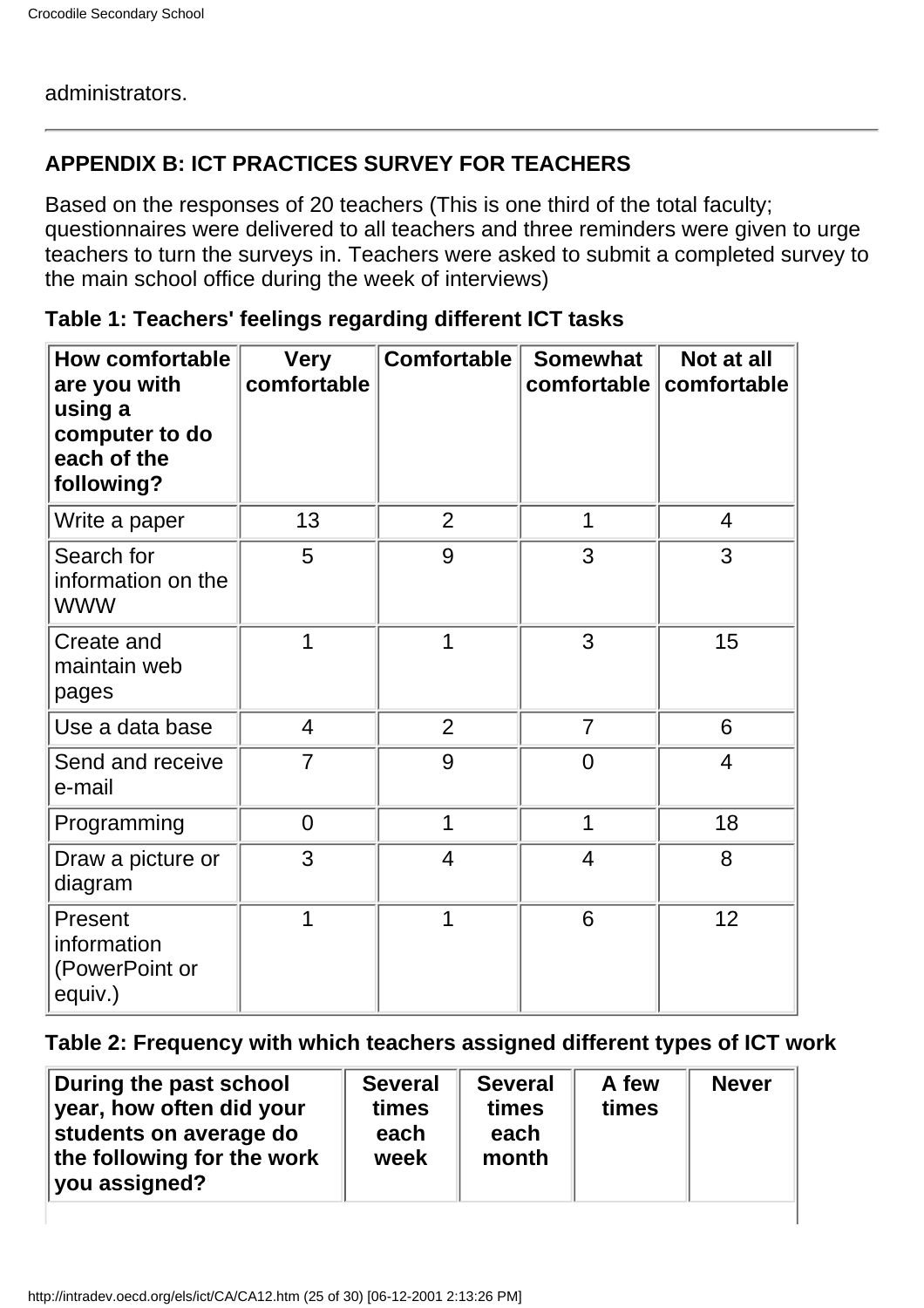| Use the World Wide Web                    | $\overline{2}$ | 3              | 10             | $\overline{2}$ |
|-------------------------------------------|----------------|----------------|----------------|----------------|
| Create web pages                          | $\overline{0}$ | 1              | $\overline{4}$ | 12             |
| Send or receive e-mail                    | $\overline{0}$ | 5              | 4              | 13             |
| Use a word processing<br>program          | 4              | $\overline{2}$ | 9              | 3              |
| Use a computer to play<br>games           | 1              | $\overline{0}$ | $\overline{2}$ | 14             |
| Use a spreadsheet                         | 1              | 1              | $\overline{2}$ | 14             |
| Use a graphics program                    | $\overline{2}$ | $\overline{0}$ | 6              | 10             |
| Join in an on-line forum or<br>chat room  | $\overline{0}$ | $\overline{0}$ | $\overline{0}$ | 17             |
| Use a presentation program                | $\overline{0}$ | 5              | 4              | 13             |
| Use an instructional program              | 1              | $\overline{0}$ | 3              | 14             |
| <b>Other Uses: Graphing</b><br>calculator | 1              |                |                |                |
| Other Uses: CAD, CAM,<br>engraving        | $\overline{2}$ |                |                |                |
| Other Uses: Digital camera                |                | 1              |                |                |

Several teachers wrote comments indicating that they were unsure about student use.

# **Table 3: Teachers' rating of ability**

|                                                       | <b>Excellent</b> | Good | <b>Fair</b> | Poor |
|-------------------------------------------------------|------------------|------|-------------|------|
| How would you rate your<br>ability to use a computer? |                  |      |             |      |

# **Table 4: Teachers about their use of ICT in classes**

| Answers based on experiences or polices from<br>the last school year.                                          | <b>Yes</b> | <b>No</b> |
|----------------------------------------------------------------------------------------------------------------|------------|-----------|
| Was student computer use ever evaluated for<br>grading?                                                        | 10         | 10        |
| Did you create or modify a Web site with any of the<br>classes that you taught?                                | 2          | 17        |
| Did you participate as a student or instructor in a<br>virtual course through the Internet/ World Wide<br>Web? |            | 18        |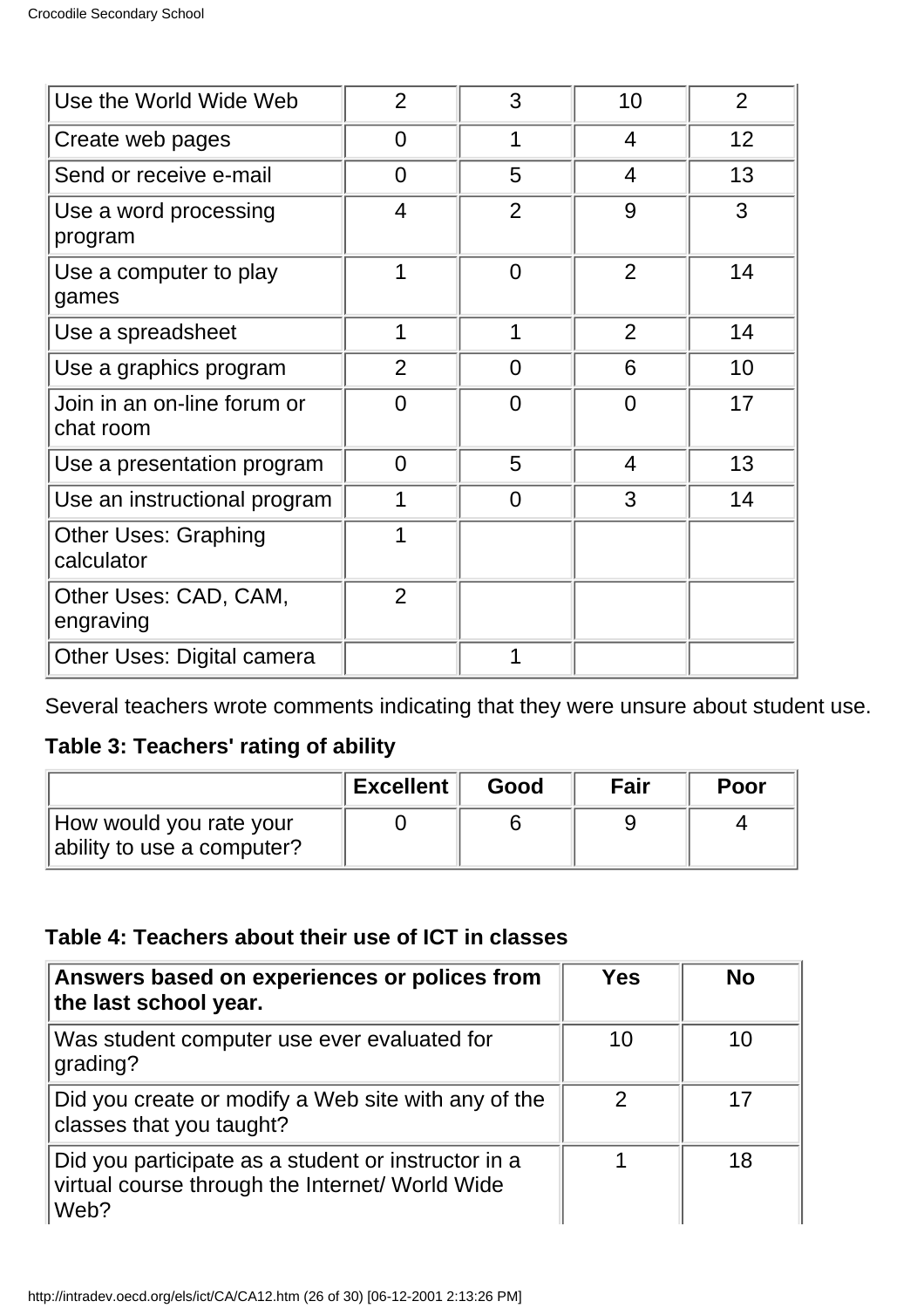| Did you involve your students in collaborative  | 19. |
|-------------------------------------------------|-----|
| learning over the Internet/ World Wide Web with |     |
| students from other classes?                    |     |

## **Table 5: World Wide Web searching restrictions**

|                                                                                                                        | <b>No</b> | <b>Some</b><br>restrictions restrictions | <b>Designated</b><br>sites only |
|------------------------------------------------------------------------------------------------------------------------|-----------|------------------------------------------|---------------------------------|
| If you assigned World Wide Web<br>searching, how much freedom did<br>you allow students in locating sites<br>to visit? | 5         |                                          |                                 |

# **Table 6: The portion of computer use in class**

|                                                                                                    | All | <b>Most</b> | <b>Some</b> | Very<br>little |
|----------------------------------------------------------------------------------------------------|-----|-------------|-------------|----------------|
| What portion of the computer use in<br>your classes was directly related to the<br>course content? |     |             |             |                |
| What portion of the computer use that<br>you assigned was done by students<br>individually?        | 8   | 5           |             |                |

# **Table 7: Using technology to collaborate**

|                                                                          | <b>Yes</b> | <b>No</b> |
|--------------------------------------------------------------------------|------------|-----------|
| Are you currently using technology to collaborate<br>with other teachers |            | 14        |

# **Table 8: Frequency of e-mail messages sent and received each day**

|                                                                            | More than<br>12 | $6 - 12$ | $1 - 5$ | <b>None</b> |
|----------------------------------------------------------------------------|-----------------|----------|---------|-------------|
| How often did you use a<br>computer at home for<br>preparing for teaching? |                 |          |         |             |

## **Table 9: Carrying out programming and installation tasks**

| Have you ever done any of the following?                                   | <b>Yes</b> | <b>No</b> |
|----------------------------------------------------------------------------|------------|-----------|
| Made changes to a computer's hardware                                      |            | 16        |
| Updated an application program (word processor,<br>graphics program, etc.) |            | 13        |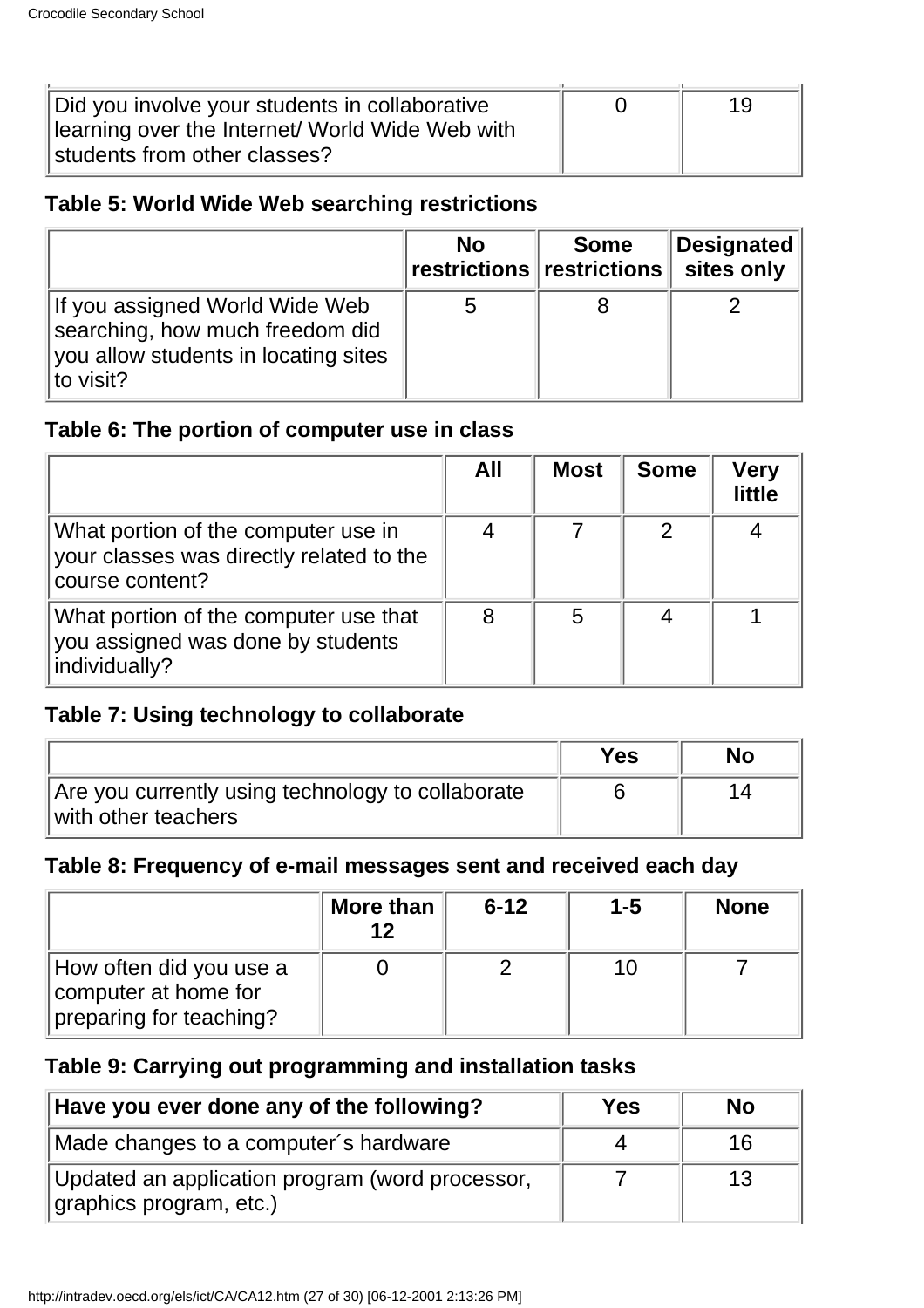| Recovered a damaged file |    | 16 |
|--------------------------|----|----|
| Created a web site       |    |    |
| Developed a data base    | 10 | 10 |

#### **Appendix C: Documentation**

As in the previous report, the names of the schools have been changed in the titles of the documents listed below.

#### **Documents**

Documents collected from the school and used in the preparation of this report:

● Proposal for Computer Acquisition (1986). Submitted to the School Board.

Crocodile Valley Technology Review (1991). Outside review conducted by Dr. Walter Muir, University of Victoria.

Crocodile Valley Technology Review: 1991. (1991). Second version of Muir report.

The Restructuring of Crocodile Valley Secondary 1987-1992: Restructuring a Secondary School Using Technology (1992). School-conducted study and report.

The Crocodile Connection: Interactive Strategies for a Curriculum in Family Management (1994). Masters paper completed by a Crocodile faculty member.

Crocodile Valley Secondary School Technology Plan 2000-2003 (2001).

District Wide Professional Development Day (2001). Program of workshops and presentations.

#### **Media Articles**

Numerous media articles were found in both educational journals and the local press. These articles span the time period 1986-1998:

#### **Educational Journal Articles:** ●

School Goes Online to Play Games (1989).

Visit to Crocodile Valley Secondary School (1990).

Retrofitting Traditional Facilities (1993).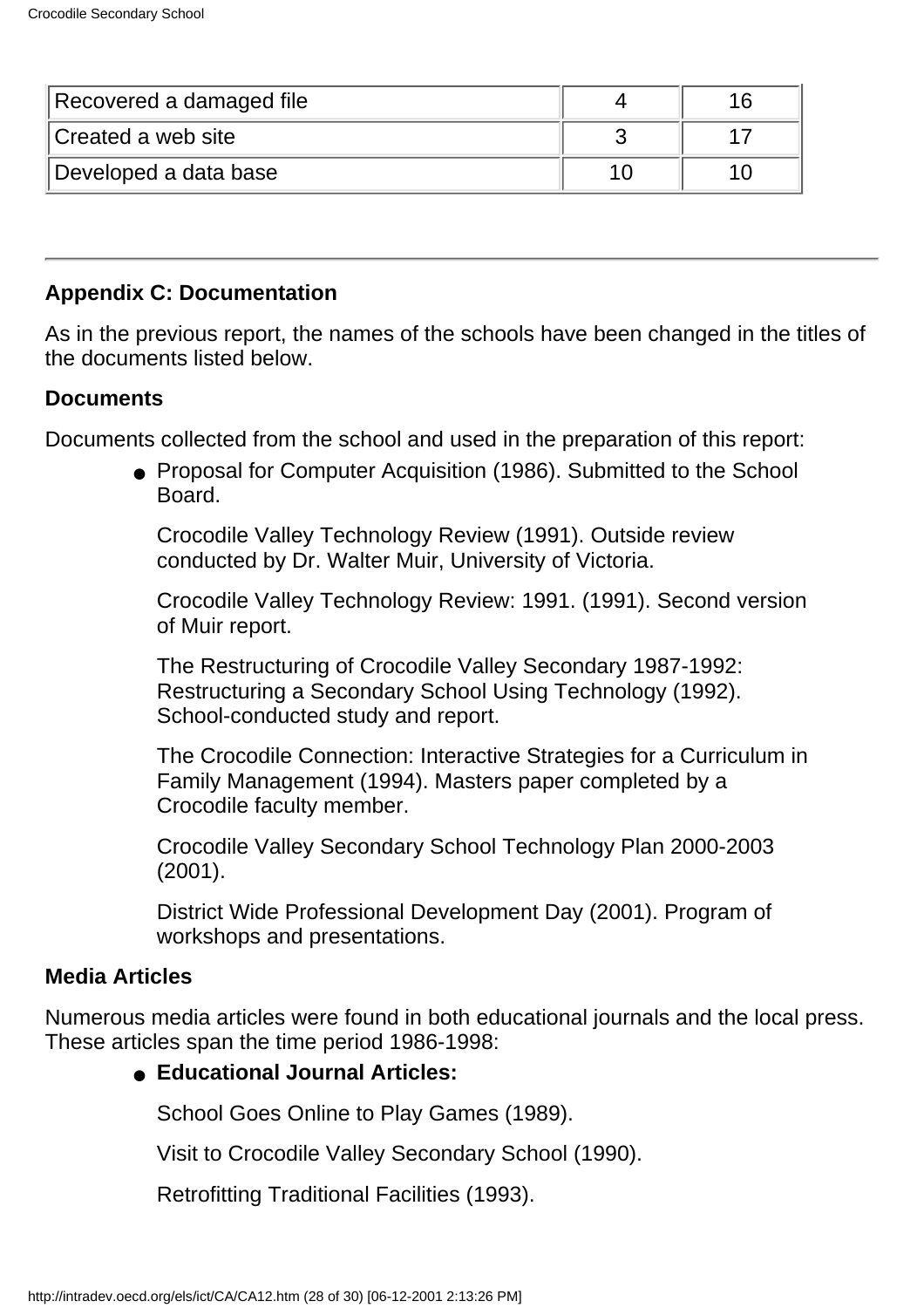## **Local News Articles, Crocodile Valley:**

First in Canada: Computers Challenge Teachers Too (February, 1988).

Technophobia Conquered: How Crocodile Valley teachers are Learning to Love the Computer (March, 1988).

This Global Party Line is Busy (March, 1988).

Crocodile Teacher Plans Class from Namibia (Oct, 1989).

High-tech Shop a Big Hit with Students (Sept, 1991).

Electronic Magic Opens Classrooms (Jan, 1992).

Technology is a Friend at Crocodile (March, 1994).

Tech Class a Place of Discovery (March, 1994).

Remote Controlled Boats

High Speed Air

The Robotic Arm

Internet at all High Schools (Aug, 1995).

Froese Leaving the District Helm (June, 1996).

Crocodile Valley Sets Out Video Project (July, 1996)

With a Little Help From His Friends (Oct, 1996).

Forging Links Around the World (March, 1997).

The Leaders in High-tech (March, 1997).

Former School Superintendent Earns Achievement Award (May, 1997).

#### **Local News Articles, Ace Slope Secondary (A district school opened in the early 90s based on the success of Crocodile):**

Innovative and High-tech, New School Will Fit In (June, 1988).

Ace Slope Opens New Lab (Nov, 1991).

High School Boasts Latest in High-tech (Nov, 1991).

New Schools Taking Shape (May, 1992).

A School to Write Home About (Feb, 1993).

The \$34 Million High School of all High Schools Opens to Students